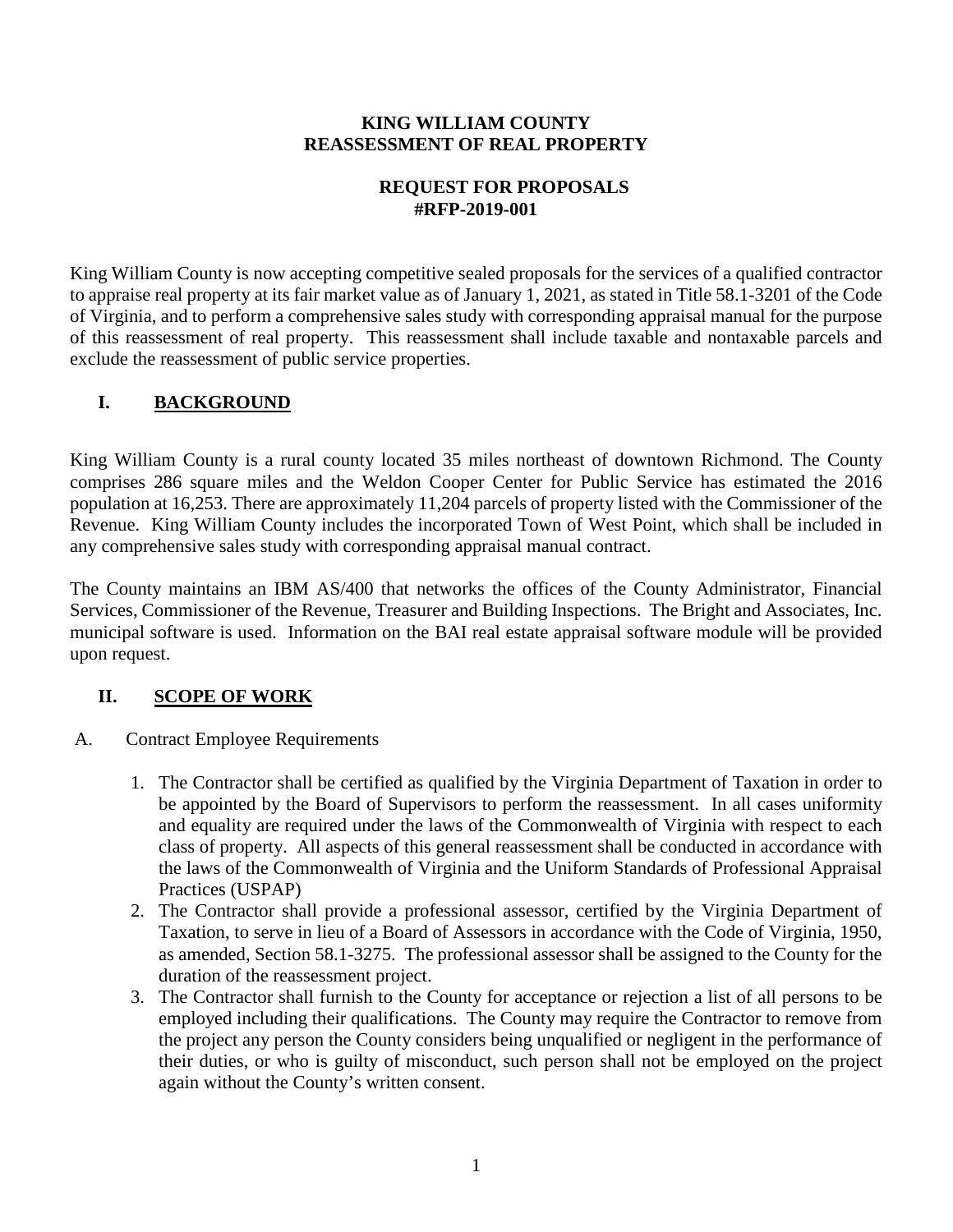- 4. Contractor shall provide vehicles for use by the Contractor's personnel. Vehicles must be identifiable by signs provided by the Contractor and located on each side of said vehicles. A list of all personnel and vehicles shall be furnished to the Commissioner of the Revenue's Office and Sheriff's Office that identifies each vehicle and staff member in detail. Each staff member of the Contractor shall carry at all times a picture ID and present such when speaking with the citizens of King William County concerning their property. Personal identification badges, with pictures, will be at the expense of the Contractor.
- 5. The Contractor shall be expected to coordinate the activities of its employees to ensure timely completion of the work. It shall be required that the Contractor cooperate fully with the offices of the County Administrator, Financial Services and Commissioner of the Revenue to control the quality of the study as well as deal with other relevant issues affecting the study with the County Administrator's Office being the primary contact.
- 6. The Contractor's staff shall at all times be expected to display courtesy and professionalism in dealing with citizens, County staff, members of the Board of Supervisors and the Board of Equalization. While in the field the Contractor's staff shall wear appropriate identification badges on their shirts to clearly identify themselves to citizens.
- 7. The chief assessor and sufficient other qualified personnel satisfactory to the County shall be assigned to explain, discuss and hear all questions and concerns pertaining to the values established. The Contractor shall immediately make any necessary field reviews of all properties of disputed value. They shall also be expected to substantiate the sales data and appraisal manual entry value in question and the methods employed in the sales study as a whole. Additionally, they shall furnish recommendations for the disposition of any such complaints.
- 8. The Contractor shall provide the following:
	- a) All necessary personnel, including appraisers and support staff; this shall include supervision for all said staff. The Contractor shall also be responsible for staffing this office during regular County business hours (8:30-4:30 M/F). Additionally, the Contractor shall provide tools of the trade, living expenses, travel and any other expenditure necessary for completion of the comprehensive sales data analysis and study as well as reassessment field work and office work.
	- b) Available staff for Board of Supervisors and/or Board of Equalization meetings on an as-needed basis.
- 9. The Contractor shall provide sufficient staff knowledgeable in the Bright system to complete all data entry of field work in a timely manner to coincide with the timeline of reassessment and to provide phone support throughout the reassessment project. The reassessment office shall be staffed through January 11, 2021 to answer questions in regards to informal hearing results and to refer citizens to the BOE support staff. Every attempt will be made to return calls within one (1) working day. Contractor shall keep logs of all calls and emails and track responses to questions.
- B. Monthly Communication
	- 1. Contractor is responsible for providing monthly reports to the County Administrator for tasks completed during the preceding month. Written summaries shall be provided on the last business day of the month to the County Administrator for review.
	- 2. Contractor and available office and field personnel shall attend monthly work meetings to discuss the documentation provided to the County Administrator monthly. These meeting shall generally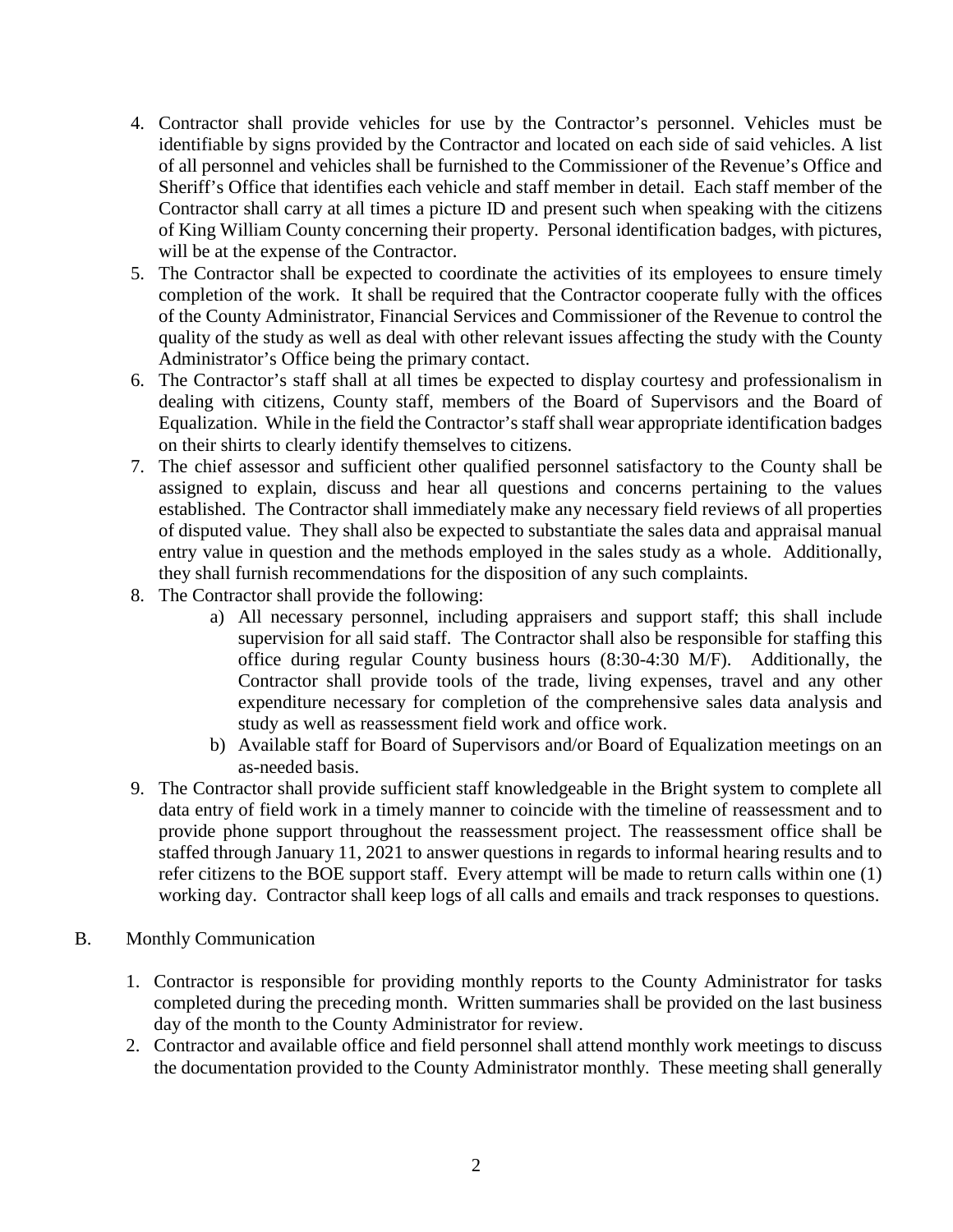be held at the County Administration Building Offices, or may be conducted by telephone conference as determined by the County.

- C. Comprehensive Sales Study
	- 1. The Contractor shall perform a comprehensive sales data analysis and study prior to producing the data for the appraisal manual for all real property in the County. This analysis will contain a sufficient number of valid real estate sales and/or transactions from the various classes of real estate within the County. Another sales analysis will be prepared at the end of the project so that any changes in the market during the course of the work can be adjusted. The Contractor shall have access to Richmond MLS for more comprehensive sales information and market data.
	- 2. This comprehensive sales study shall have a "Table of Contents" and the document shall include an executive overview of the findings. A copy shall be provided to the County Administrator, Director of Financial Services, (5) five-member County Board of Supervisors and Commissioner of the Revenue.
	- 3. This sales analysis shall become the property of the County at the completion of the reassessment.
	- 4. The County requires a sales study that identifies the sales statistics of the following types:
		- a) Commercial, Residential, Industrial, Agricultural
		- b) Unincorporated County Communities (specifically, area surrounding the Town of West Point, and the Acquinton, Aylett, Manquin, and Mangohick Communities)
		- c) Waterfront
		- d) Town of West Point (incorporated area)
		- e) Water and Wastewater availability vs. Well and Septic
	- 5. Interim draft of the comprehensive sales data analysis and study would have to be produced prior to January 30, 2020 to give County staff enough time to evaluate the results before proceeding to the comprehensive assessment. County staff will have the month of February, 2020, to evaluate the sales study and make recommended corrections or conditional approvals before proceeding.
	- 6. The comprehensive reassessment of all properties in the County with corresponding key factors in to IBM AS400/Bright and Associates, Inc. system or comparable system platform would be due September 1, 2020 to give County sufficient time to generate tax notices to the public.
	- 7. The Contractor shall assess all new construction for the tax year 2019-2020 in their comprehensive sales data analysis and study.
- D. No Comprehensive Sales Data Available
	- 1. In the absence of sales data for the comprehensive sales data analysis and study, the following methods are required. If another method is desired, it must be presented to and approved by the County Administrator:
		- a) Larger commercial properties should be valued using a recognized pricing guide manual.
		- b) All apartments or two or more dwelling units designed or redesigned for such occupancy and all groups of apartment buildings are to be classified as apartment properties. The appraisal of apartments shall be complete with analysis of income and expense data, if obtainable. The income approach to value shall be considered in apartment appraisals and where actual rents are not available, economic rental estimates will be used.
		- c) Small industrial plants shall be appraised in the same manner as other commercial properties. For the more complex industrial properties a complete, separate report,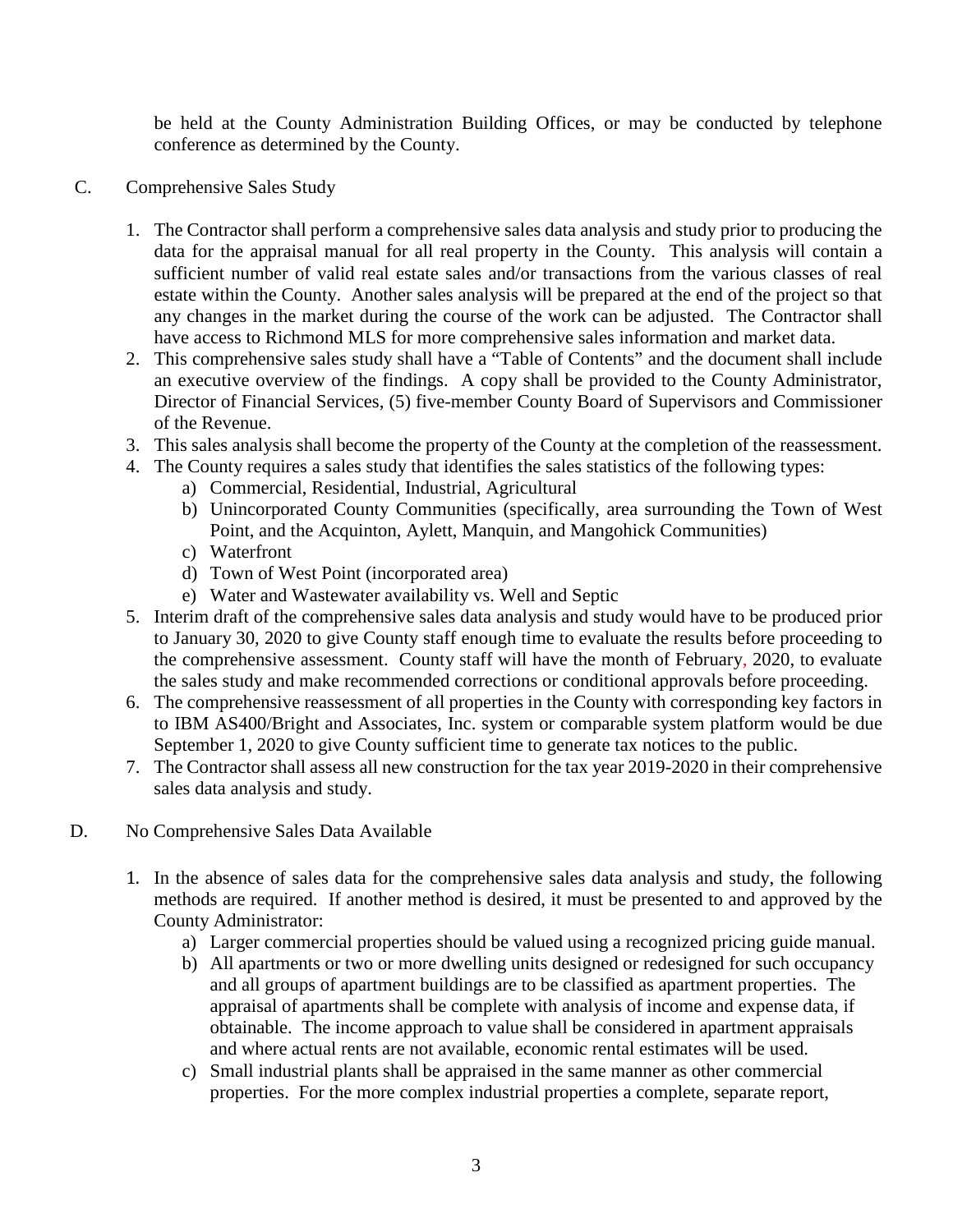summarized, typed and bound shall be furnished. Complex industrial properties in King William County are Nestle-Purina and WestRock. This report shall include a building-bybuilding component part description of construction and fixed equipment taxable real estate, showing individual replacement value and depreciation for each. All yard improvements shall be listed individually and shall be priced and depreciated separately. Drawings of all buildings shall be made with buildings numbered and shown in their proper location and size with the name of the building as known to the industry shown. The market and income approach to value should be utilized, if applicable.

d) All other real property not covered previously and required by law to be appraised by the County will be appraised at fair market value using acceptable appraisal standards.

### E. Fieldwork

- 1. The County expects the Contractor to visit greater than 95% of all parcels in the County (11204+ parcels), and to have at least (2) two accurate pictures of key features of improved property including the front and back of each residential structure and at least (1) one picture of outstanding improvements. The Contractor shall deliver new construction assessments to the Commissioner of the Revenue on a monthly basis, including measuring and sketching new buildings and other major building improvements.
- 2. Collect all necessary information about a parcel accurately reflecting key information obtained in the County sales study that would lead to a corresponding value in the reassessment:
	- a) Square Footage
	- b) Additions and Structures
	- c) Quality of Construction
	- d) Grade
	- e) Visibility
	- f) Road Access
	- g) Utility Access
	- h) Zoning
- 3. Additional procedures for fieldwork:
	- a) In those cases where the homeowner is not available and the Contractor's employee cannot obtain all necessary information, a notice shall be left at the front door if possible notifying the homeowner of the visit and requesting the homeowner to furnish the information.
	- b) Where a property is locked or otherwise inaccessible, the Contractor shall use current GIS aerial maps and other maps to check for the existence of real estate structures and to estimate structure size, then validate these estimates against any existing permits.
	- c) Where a property is designated as vacant and is over 10 acres, the Contractor shall use the current GIS aerial maps and other maps to check for the existence of previously undiscovered or non-permitted real estate structures. If found and property is accessible, the Contractor shall visit and perform an on-site review of the structure(s). If inaccessible, the Contractor shall follow procedures in (3b) above to determine value.
- 4. The Contractor shall maintain an organized office with field data kept in labeled hanging folders and file cabinets. At the end of the reassessment project, the Contractor will ensure that all project data is organized into files labeled by tax map numbers or other relevant headings. Maps shall be included separately, as well as results of the informal hearings.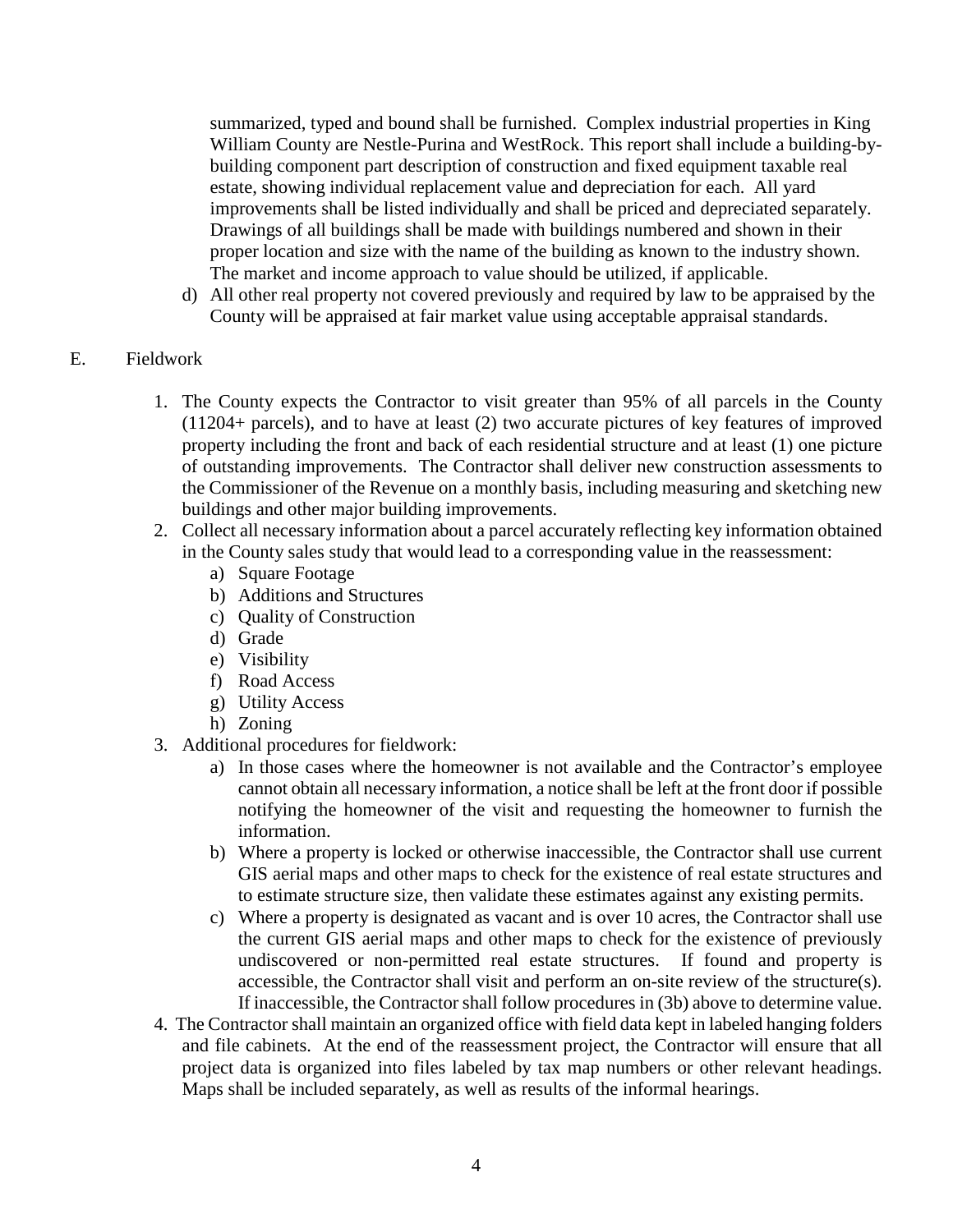- F. Assessment Manual in Bright/AS 400 System, or other comparable assessment system.
	- 1. Regardless of whether or not another assessment system is proposed, the Contractor should familiarize themselves with the Bright/AS 400 Assessment system and tools used to evaluate properties currently by the County.
	- 2. The appraisal manual in the Bright/AS 400 system is the following thirteen (13) reports:
		- a) RA104P-Master File Report
		- b) RA1067-Appraisal Grade Master File Report
		- c) RA108P-Appraisal Property Use Master File Report
		- d) RA109P-Dwelling Item Master File Report
		- e) RA110P-Improvement Item Master File Report
		- f) RA111P-Dwelling Valuation Table Master File Report
		- g) RA115P-Condition Code Master File Report
		- h) RA116P-Depreciation Table Master Listing
		- i) RA117P-Land Class Tables
		- j) RA118P-Depth Factor
		- k) RA119P-Front Foot Table
		- l) RA120P-Acreage Factor Table
		- m) RA121P-Commercial Rate Table Master List

Comparable assessment systems may be different, but need to contain similar information.

- 3. The Contractor shall provide an assessment manual(s) that explains the principles used in their uniform mass appraisal property evaluation and that shows how these figures correspond to the comprehensive sales study of King William County. The manual will contain the following:
	- a) Procedure for appraising future properties in King William County for the Commissioner of Revenue and County staff to reference
	- b) The process for rating a property in terms of location, utility access, quality, type, construction, and overall workmanship
	- c) Data on replacement cost and depreciation
- 4. All maps, sketches, plats, tax records, data and information in possession of the County pertaining to properties covered by these specifications will be made available to the Contractor. This is to include the use of all information on property record cards.
- G. Public Review of the Assessments
	- 1. Prior to the informal hearings, reassessment notices shall be prepared by the County in conjunction with the Contractor and mailed to all real property owners, with County Administrator approval prior to mailing.
	- 2. The informal public hearings by the Contractor will be conducted by qualified firm representatives in the Board Room in the Administrative Building at the Court House complex or by phone or in writing. The County will give public notice of these meetings.
	- 3. The supervising appraiser of the Contractor and field appraisers used to perform the reassessment shall be assigned to explain, discuss and hear all complaints concerning values established. The Contractor shall immediately make any necessary field reviews of all properties of disputed value. "Immediately" shall be defined as within five (5) business days. They shall also be expected to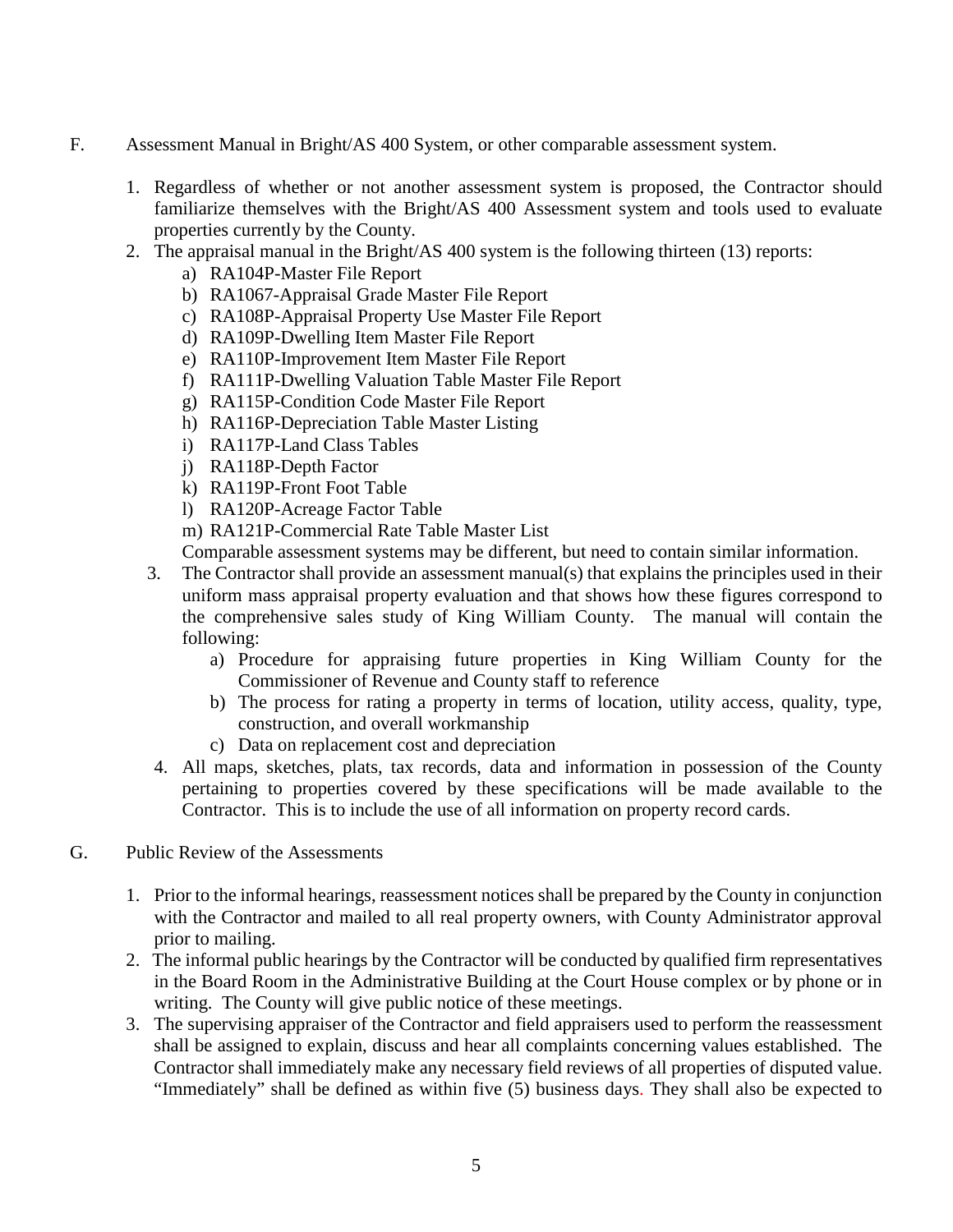substantiate the assessed value in question and the methods employed in this reappraisal as a whole. Additionally, they will provide information regarding how the complaint will be disposed of and how it affects other properties of like kind.

- H. Support for the Board of Equalization
	- 1. The formal public hearings will be conducted by the appointed Board of Equalization in the Board Room in the Administrative Building at the Court House complex. The County will give public notice of these meetings.
	- 2. The Contractor shall provide available staff for the Board of Equalization meetings on an asneeded basis. The chief assessor and sufficient other qualified personnel satisfactory to the County shall be assigned to explain, discuss and hear all questions and concerns pertaining to the values established. The Contractor shall immediately make any necessary field reviews of all properties of disputed value. Additionally, they shall furnish recommendations for the disposition of any such complaints.
	- 3. The Contractor shall furnish competent witnesses and supporting evidence as may be required to defend the comprehensive sales analysis and study of any properties in questions before the Board of Equalization.
- I. Contingent Legal Proceedings
	- 1. Testimony and/or other assistance with any subsequent legal matters
	- 2. The Contractor shall also furnish said witness or witnesses and evidence for all court appeals filed within three (3) years from January 1 of the year in which the tax appraisal is effective without additional cost to the County.
- J. County's Responsibility
	- 1. Provide furnished office space
	- 2. Computer support services for Bright/AS400 System, if used by the Contractor
	- 3. Printing of field cards/property record cards
	- 4. Zoning classifications per parcel
	- 5. Telephone
	- 6. Information on previous reassessments or sales studies
	- 7. Generate and mail reassessment notices
	- 8. Advertise any public hearings (as required and conducting such hearings in accordance with the requirements of the Code of Virginia, 1950, as amended)
	- 9. Provide maps to the Contractor for use during the comprehensive sales data analysis and study as well as tax maps with 911 addresses and aerial maps.
	- 10. Attach pictures to the correct property in the AS400.
	- 11. Provide support staff for the Board of Equalization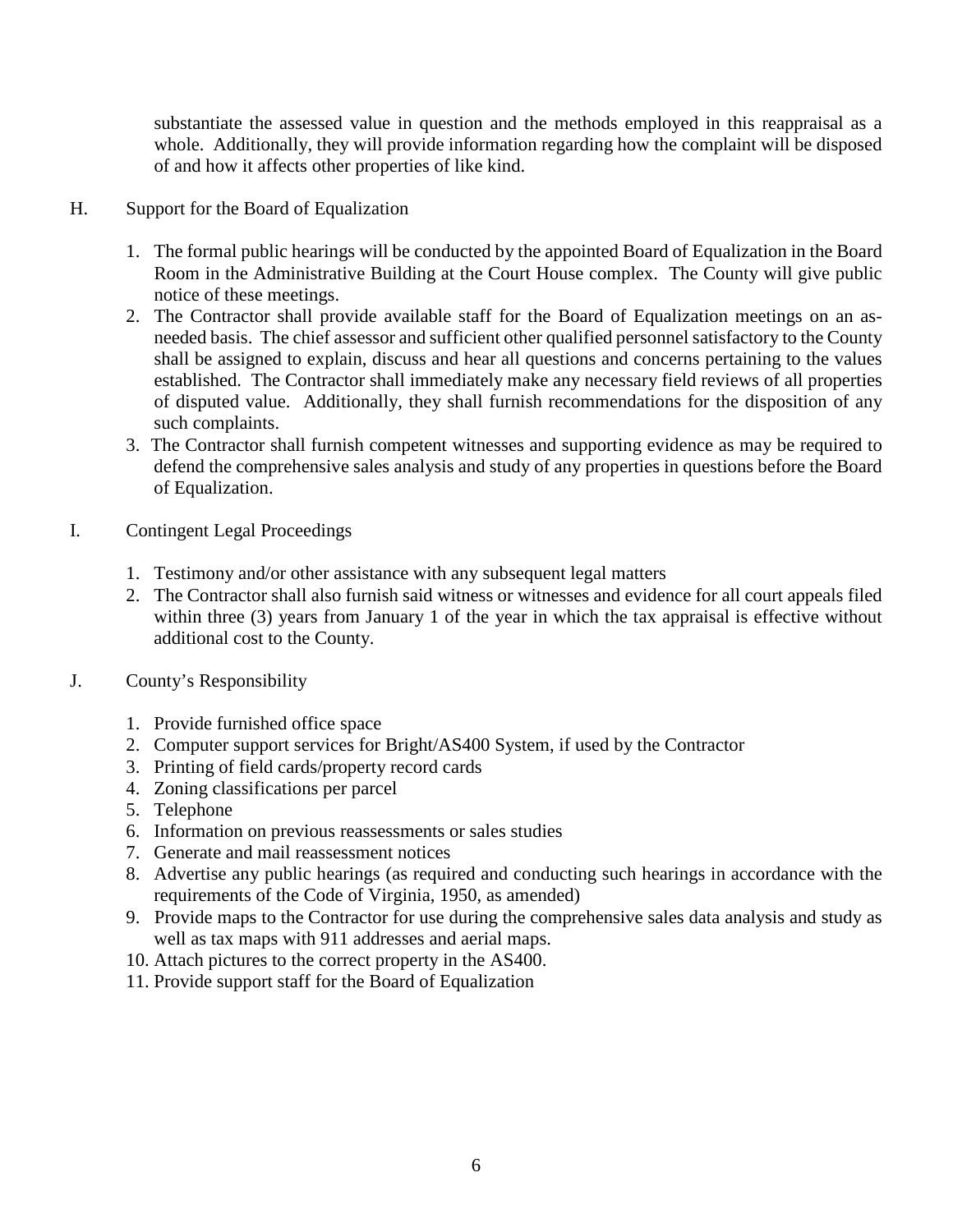### **III. INSTRUCTIONS TO OFFERORS**

A. Sealed Proposals must be delivered and addressed to the King William County Department of Financial Services, Attention: Ashley Atkins, 180 Horse Landing Road #4, King William, VA 23086 on or before the closing date and time of **October 12, 2018 at 10 AM**. Proposals are to be submitted in sealed envelopes marked **"Sealed Proposal – REASSESSMENT OF REAL PROPERTY, RFP2019-001".** Proposals not received by this date and time will be deemed undelivered and not accepted. Any Offeror who wishes his proposal to be considered is responsible for making certain that his proposal is received at the stated location by the proper time. No oral, telegraphic, electronic, facsimile, or telephonic proposals or modifications will be considered unless specified. The receiving time in the Department of Financial Services will be the governing time for acceptability of proposals. Proposals must bear original signatures and, where applicable, cost figures.

B. Proposals are opened publicly immediately after the stated deadline. Interested parties are invited to attend the proposal opening. A list of proposals received will be available within a reasonable time after the proposal opening.

C. Offerors' authorized representatives may withdraw proposals only by written request received before the Proposal Submittal Deadline. Unless otherwise stated in the published Request for Proposals, Offerors may not withdraw their proposals for a period of sixty calendar (60) days after the Proposal Submittal Deadline.

D. By submitting a proposal the offeror agrees and warrants that it has examined all the proposal documents and if appropriate, the subject of the contract, and where the specifications require a given result to be produced, that the specifications are adequate and the required results can be produced under the specifications in the contract. Omissions from the specifications shall not relieve the Offeror from the responsibility of complying with the general terms of the contract as indicated by the specifications. Once the award has been made, failure to have read all the conditions, instructions and specifications of the contract will not be cause to alter the original contract or proposal or for the Offeror to request additional compensation.

. E. Offerors shall notify Ashley Atkins of the County Department of Financial Services promptly of any error, omission, or inconsistency that may be discovered during examination of the solicitation. Requests for interpretation, correction, or clarification shall be made in writing either by mail to King William County Department of Financial Services c/o Ashley Atkins, 180 Horse Landing Road #4, King William, VA 23086 or faxed to (804) 769-4964 or by email to aatkins@kingwilliamcounty.us. Any questions received after the deadline will not be addressed. Offeror's company name, address, phone and fax number, and contact person must be included with the questions or comments. All clarifications, corrections, or changes, to the solicitation documents will be made by Addendum *only*. Offerors shall not rely upon interpretations, corrections, or changes made in any other manner, whether by telephone, in person, or at a pre-proposal conference. Interpretations, corrections, and changes shall not be binding on the County unless made by Addendum. All Addenda issued shall become part of the contract documents. Addenda will be provided to Offerors by posting on the County's website. It is the Offerors sole responsibility to ascertain that it has received all Addenda issued for this solicitation. All Addenda must be acknowledged and returned on or before the Submittal Deadline,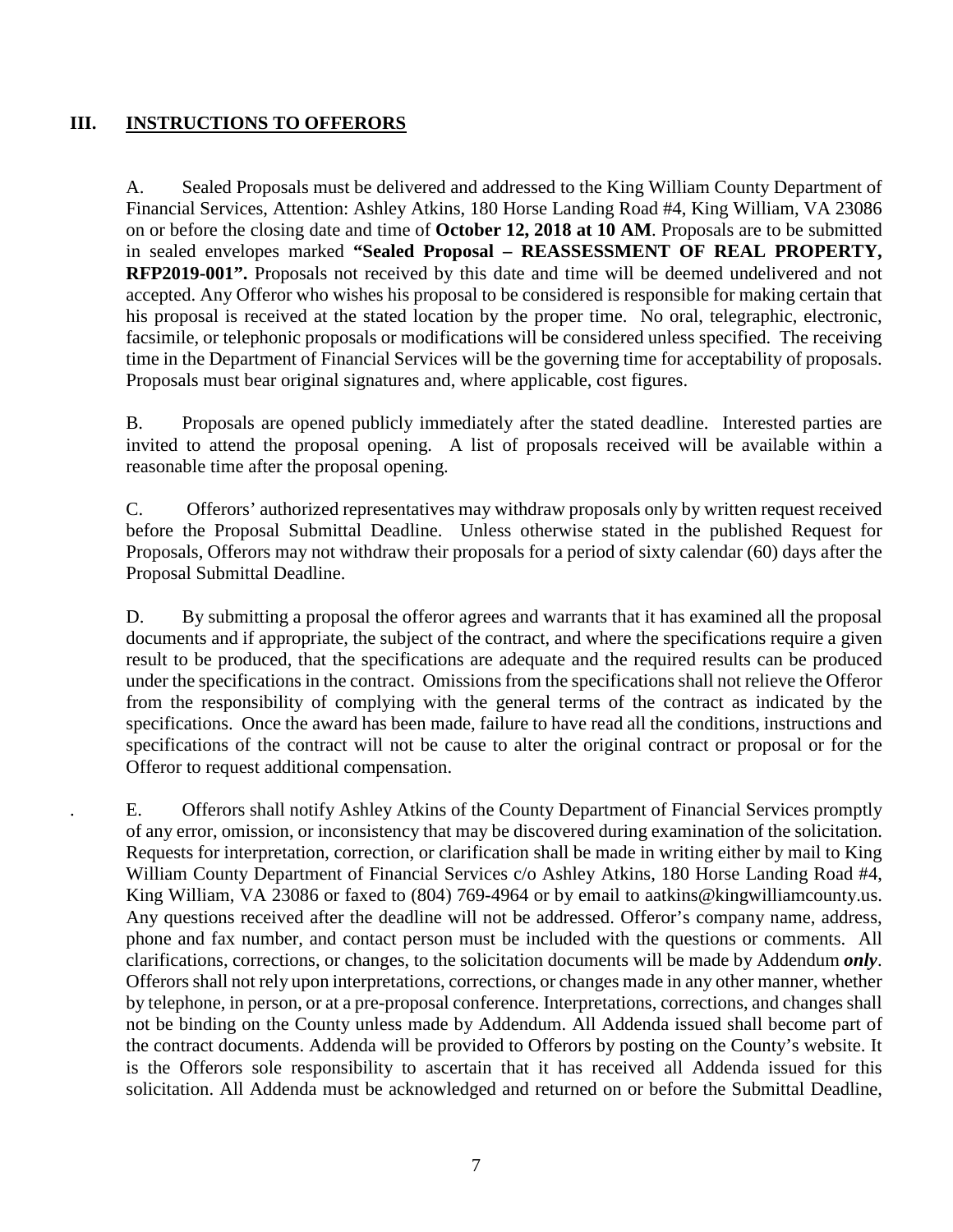unless otherwise directed by an Addendum. For this solicitation comments or questions will be accepted in writing through the end of the business day October 4, 2018. Written responses in the form of an addendum will be posted on the County's website, on or before October 5, 2018.

F. Potential Offerors needing special assistance under the Americans with Disabilities Act shall contact Ashley Atkins at (804) 769-4935 or aatkins@kingwilliamcounty.us. Every reasonable effort will be made to allow every qualified Offeror to participate in the competitive process.

G. King William County reserves the right to accept or reject any or all proposals or portions of any proposal and to reissue said proposal.

H. King William County may make such reasonable investigations as deemed proper and necessary to determine the ability of any Offeror to perform. The Offeror shall furnish to the County all such information and data for this purpose as may be requested. The County reserves the right to inspect the Offeror's physical facilities prior to award to satisfy questions regarding the Offeror's capabilities. Further, the County reserves the right to reject any proposal if the evidence submitted by, or investigations of, such Offeror fails to satisfy the County that such Offeror is properly qualified to carry out the obligations of the contract.

I. By submitting a proposal, Offerors certify that their proposals are made without collusion or fraud and that they have not offered or received any kickbacks or inducements from any other Offeror, supplier, manufacturer or subcontractor in connection with their proposal and that they have not conferred on any public employee having official responsibility for this procurement transaction any payment, loan subscription, advance, deposit of money, services or anything of more than nominal value, present or promised, unless consideration of substantially equal or greater value was exchanged.

J. Unless otherwise provided in this solicitation, the name of a certain brand, make or manufacturer does not restrict Offerors to the specific brand, make or manufacturer named; it conveys the general style, type, character and quality of the article desired. Any article, which the County, in its sole discretion determines to be the equal of that specified, considering quality, workmanship, economy of operation and suitability for the purpose intended, shall be accepted.

K. Offerors organized or authorized to transact business in the Commonwealth pursuant to Title 13.1 or Title 50 shall include the identification number issued to it by the State Corporation Commission. Any Offeror that is not required to be authorized to transact business in the Commonwealth as a foreign business entity under Title 13.1 or Title 50 or as otherwise required by law shall include a statement describing why the Offeror or Offeror is not required to be so authorized.

L. All Offerors submitting a proposal to the County are subject to the decision of the County as to the quality of what is offered, responsiveness of the proposal or proposal and the responsibility of the Offeror. The purchasing agent, administrator, or public body as the case may be, in their sole discretion, will evaluate proposals and in all cases the decision made shall be final. Every Offeror submitting a proposal or proposal agrees to abide by the decisions of such officials and all the terms of the County purchasing policy as a condition precedent to the submission of the proposal.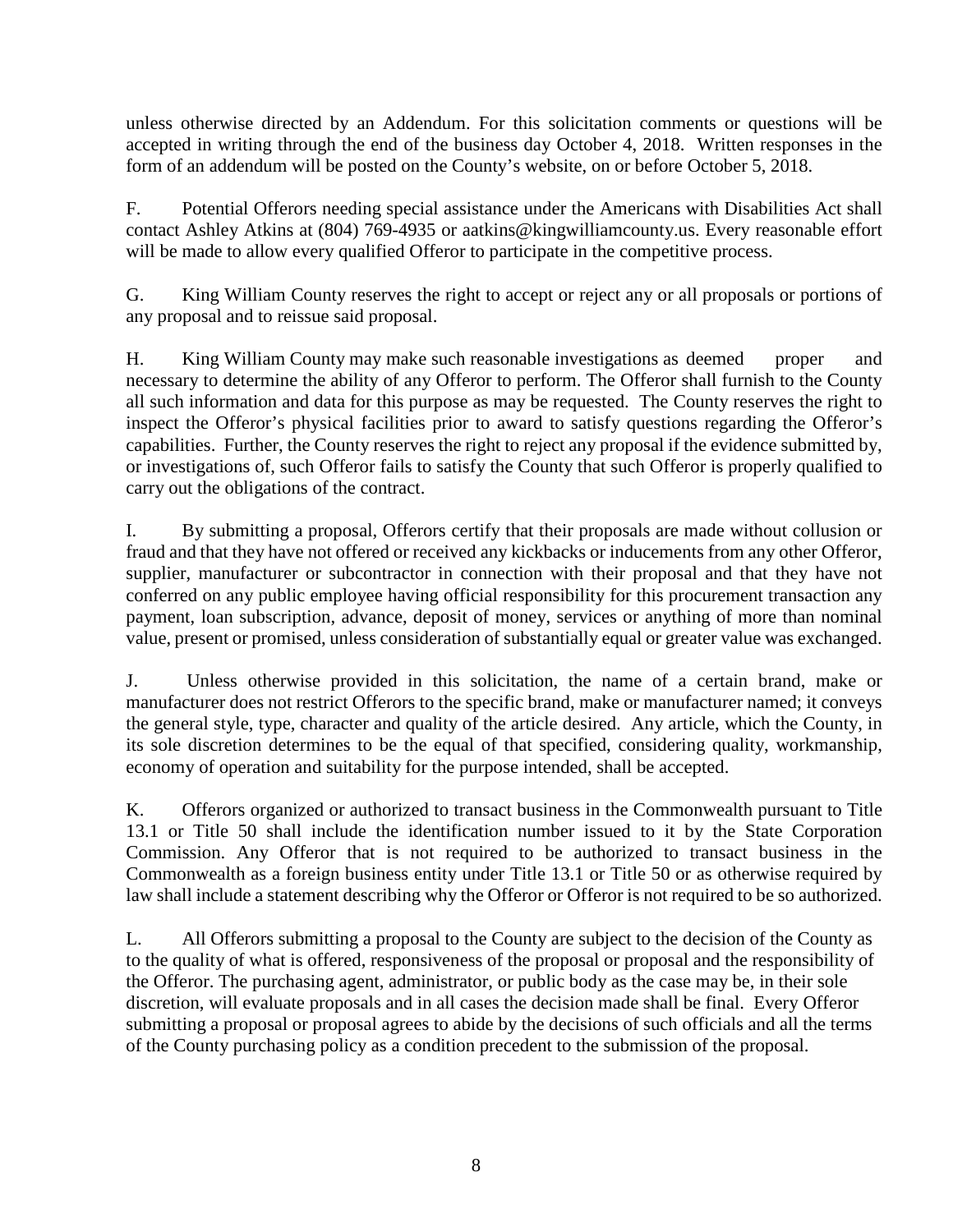M. The firm, corporation or individual name of the Offeror must be signed in ink to any proposals or proposals submitted. In the case of a corporation, the title of the officer signing must be stated and each officer must be thereunto duly authorized. In the case of a partnership, the signature of at least one of the partners must follow the firm name using the term "member of the firm" or "general partner".

N. The contract will be awarded or the proposals rejected as soon as reasonably possible. Upon award of the contract to an Offeror, such Offeror shall enter into the contract by executing the contract and by furnishing any bonds specified herein and Certificate(s) of Insurance required to be procured within ten (10) calendar days after the date of the award or within such further time as the County may allow. Failure by the successful Offeror to enter into a written contract and furnish required bonds and certificates within the allotted time shall be cause for the County to withdraw the award. A notice to proceed will be issued by the County within five (5) days of execution of the contract and furnishing of required documentation by the successful Offeror.

O. A Certificate(s) of Insurance shall be required within ten (10) days of the date of the award or before start or work, whichever comes first, demonstrating insurance coverage as specified in the contract documents. The certificate(s) must contain a provision stating that the coverages will not be canceled unless a minimum of fifteen (15) days prior written notice has been given to the County and be accompanied by necessary endorsements of the referenced policies.

# **IV. SPECIFIC TERMS & CONDITIONS**

- A. A **non-mandatory** pre-proposal conference will be held on **Thursday, September 20, 2018 at 9:30 AM** at 180 Horse Landing Road, King William, VA 23086 in the Board Room. This will be the only conference offered.
- B. Proposal Content: The following information must be provided in a written proposal format, along with other data deemed relevant by the Offeror:
	- 1. *Company profile:* This should include the Offeror's headquarters; location of the office that will manage the project; phone and fax number and email address; size, financial stability and organizational structure; years in business, number of full time employees, Virginia State Corporation Commission number, etc.
	- 2. *Proposed project team:* Please include resumes of only those staff to be assigned to the project.
	- 3. *Related experience:* Please describe the Offeror's prior related experience and expertise including specifically that of the staff to be assigned to provide the services listed herein. Describe Offeror's experiences and/or capabilities in the following areas: reassessment of rural counties and reassessment of similar sized counties. Enclose relevant examples of similar projects, brands, or reports in which your agency has been involved. Provide name, addresses, contact persons and phone numbers of four references that can attest to your qualifications for this project.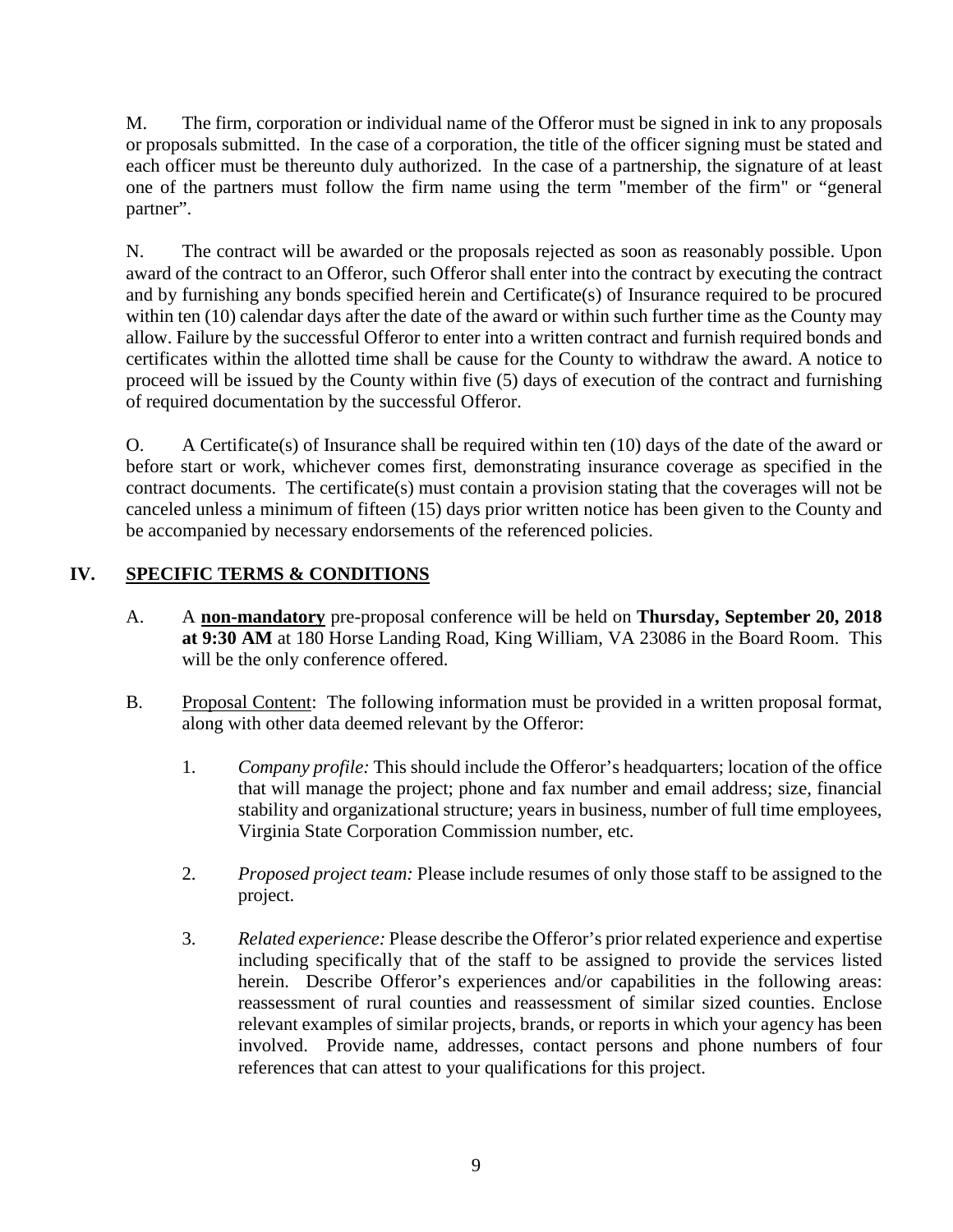- 4. *Project understanding:* Provide a narrative demonstrating the Offeror's full understanding of all services and tasks required to successfully administer to and complete this project.
- 5. *Project approach/methodology:* Provide a narrative fully and completely describing the approach/methodology proposed by the Offeror in providing these needed services. Detailed process flow charts fully outlining all steps, milestones, approval points, meetings etc. are preferable.
- 6. *Fees/costs:* Please provide complete, detailed and itemized description/breakdown of all fees, charges and costs associated with the services to be provided. Include all licenses, copyrights, and potential future maintenance fees, etc.
- 7. *Timeline of Project:* All fieldwork and corresponding assessment manual must be completed by August 31, 2020, so that tax notices can be mailed by end of November 2020.
	- a) See Attachment A, "Timeline", for all expected due dates

C. A contract is attached, Attachment D, that contains the general terms and conditions, in addition to those set out in this proposal that the County will expect to be a part of the contract with the successful offeror. The actual final terms will be negotiated with the selected Offeror and the format must be approved as to form by the County Attorney.

D. Insurance requirements are listed in Attachment B. The successful Offeror/contractor certifies that the Contractor and any subcontractors will maintain the insurance coverage required during the entire term of the contract and that all insurance will be provided by insurance companies authorized to sell insurance by the Virginia State Corporation Commission.

E. Performance bond shown on Attachment C will be required.

F. The following factors shall be considered in a descending order of importance in determining the most qualified firm or individual.

(a) Any special qualifications or requirements set forth in the proposal documents.

(b) Qualifications of the project manager and project teams.

(c) Overall qualifications and experience of firm and any subcontractor to be used.

(d) Quality of the content of the proposal and its responsiveness to the request for proposal.

(e) The sufficiency of financial resources and ability of the bidder to perform the contract or provide the services.

(f) The location of the office that will have the responsibility for providing the services and the ability of the proposer to respond quickly to requests or requirements of the County.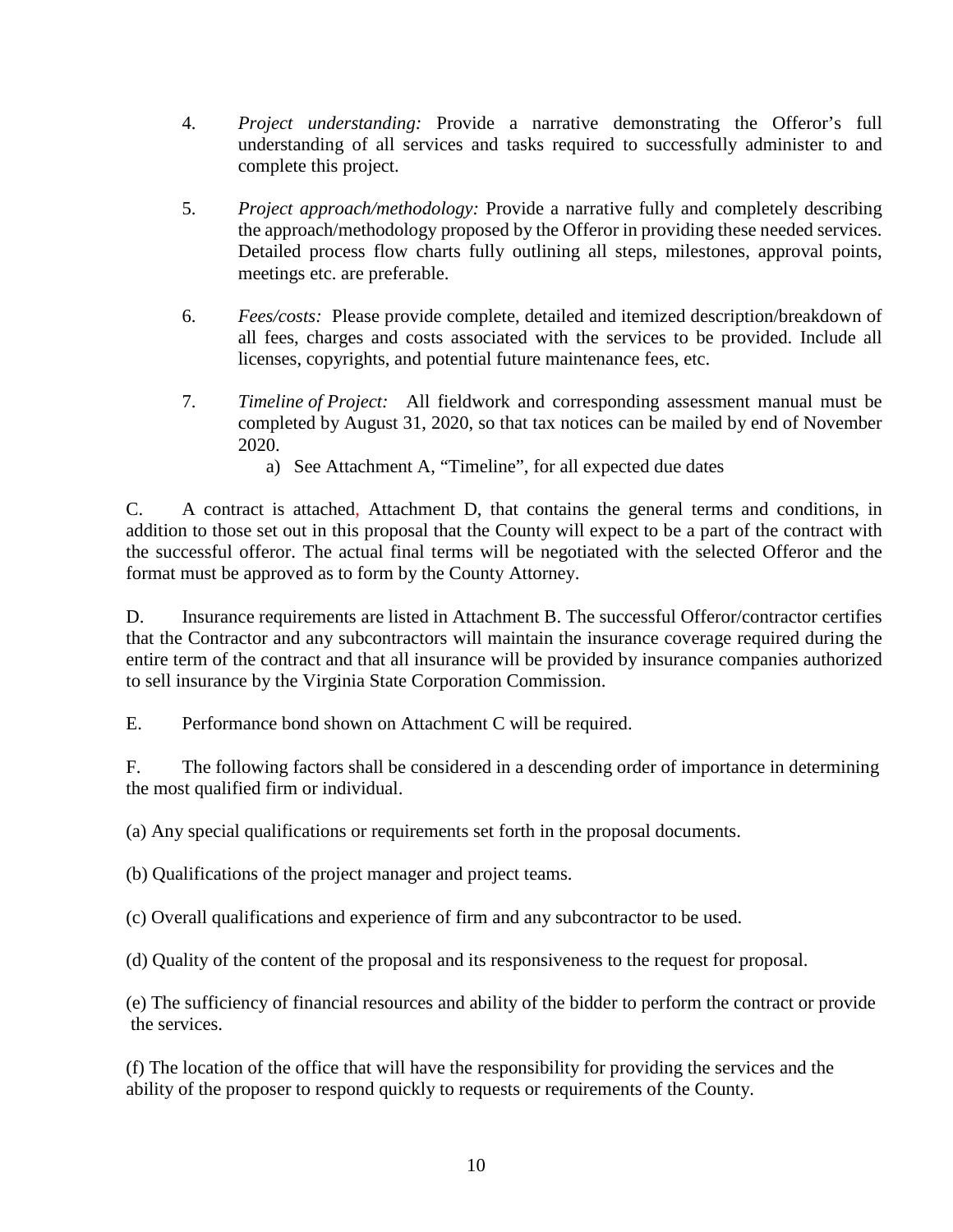(g) Financial ability of the firm to perform future maintenance and service for use of the subject of the contract.

(h) Cost estimates (which may or may not be required at the time of submission of the proposal, depending upon the circumstances).

G. On the basis of the evaluation factors listed in the previous paragraph, at least two (2) Offerors deemed to be the most qualified, responsible and suitable on the basis of initial responses shall be selected. (If less than two (2) proposals are received, then less than two (2) Offerors may be so selected.) Individual discussions shall then be had with each such Offeror.

Repetitive informal interviews shall be permissible. Offerors shall be encouraged to elaborate on their qualifications, scope of work, performance data, or expertise pertinent to the proposed project as well as any alternative concepts. These discussions may encompass non-binding estimates of total project costs, including, where appropriate, design, construction, and life cycle costs. Methods to be used in arriving at a price for services may also be discussed. Proprietary information from competing Offerors shall not be disclosed to the public or to competitors. Price of service may be discussed and considered but will not be the sole determining factor in concluding negotiations.

After negotiations have been conducted with each Offeror so selected (such negotiations may be conducted by the public body or an agent or committee of the public body), the Offeror shall be selected which in the opinion of the negotiator has made the best proposal and the contract shall be offered to that Offeror. (When the terms and conditions of multiple awards are so provided for in the request for proposal, awards may be made to more than one Offeror.) Should the negotiator, after the initial submission of proposals, determine in writing that only one Offeror is fully qualified, or that one Offeror is clearly more qualified than the others under consideration, a contract may be negotiated and awarded to that Offeror without further delay.

A copy of such written determination shall be provided to the Purchasing Agent and to the approving authority when approval by other than the Purchasing Agent is required.

### **V. GENERAL TERMS & CONDITIONS**

A. In accord with Section 2.2 – 4343.1 of the Code of Virginia, King William County does not discriminate against faith-based organizations in procuring goods or services and both the County and any contracted faith-based organization will comply with the provisions of that section.

B. During the performance of any contract issued pursuant to this proposal, the Contractor agrees as follows: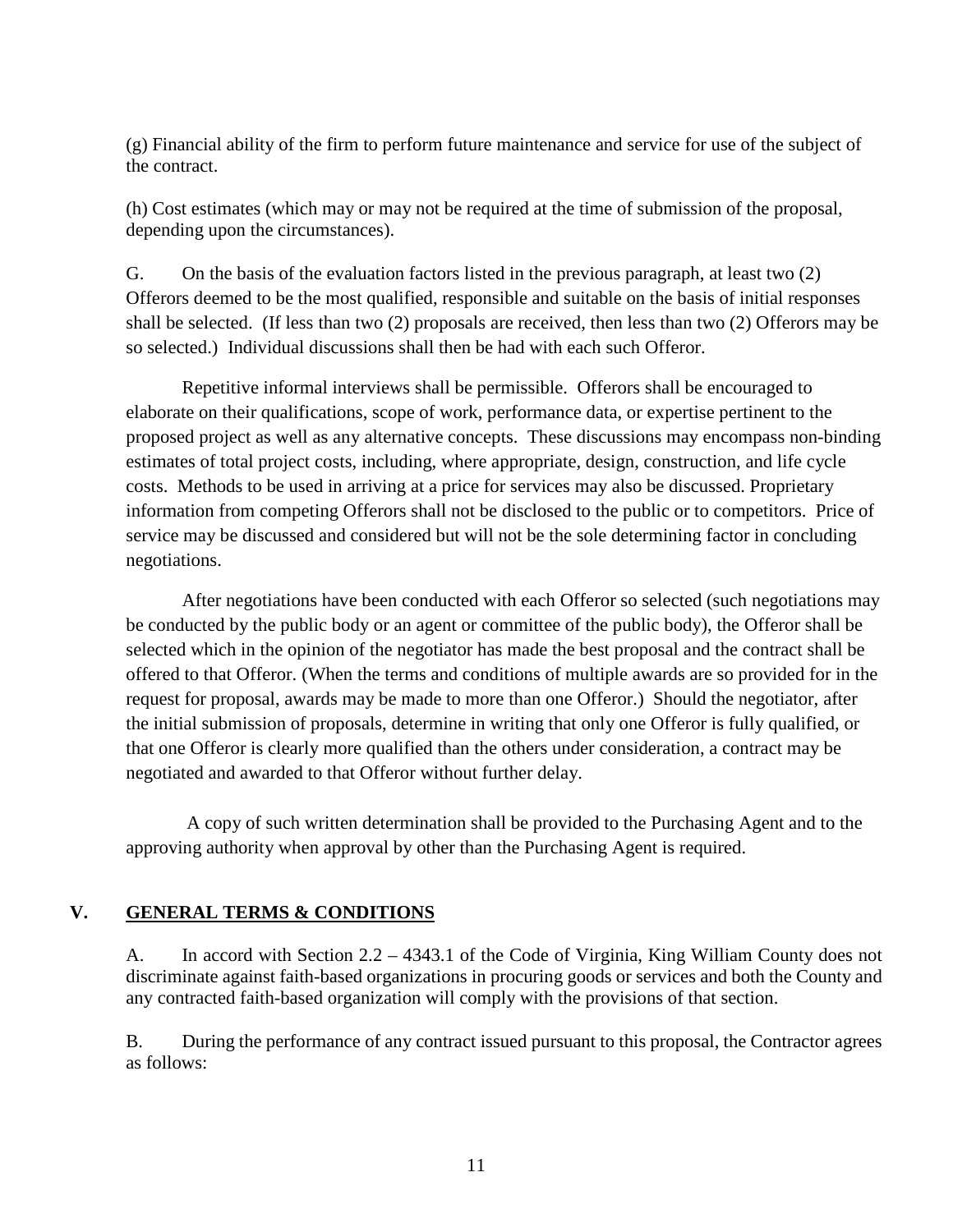- 1. The Contractor will not discriminate against any employee or applicant for employment because of race, religion, color, sex, national origin, age, disability or other basis prohibited by state law related to employment, except where there is a bona fide occupational qualification reasonably necessary to the normal operation of the Contractor. The Contractor agrees to post in conspicuous places, available to employees and applicants for employment, notices setting forth the provisions of this nondiscrimination clause.
- 2. The Contractor, in all solicitations or advertisements for employees placed by or on behalf of the Contractor, will state that such Contractor is an equal opportunity employer.
- 3. Notices, advertisements and solicitations placed in accordance with federal law, rule or regulation shall be deemed sufficient for the purpose of meeting the requirements of this section.

The Contractor will include the provisions of the foregoing paragraphs 1, 2 and 3 in every subcontract or purchase order of over \$10,000, so that the provisions will be binding upon each subcontractor or vendor.

C. With the following exceptions, procurement documents are subject to the Virginia Freedom of Information Act:

- 1. Cost estimates relating to a proposed procurement transaction prepared by or for the County shall not be open to public inspection.
- 2. Proposals and proposal records shall be open to public inspection only after award of the contract. Any Offeror may be allowed to inspect the proposal or proposal records after proposal opening or after the evaluation and negotiation of proposals are completed, and prior to award, unless the County decides not to accept any proposals or not to accept any of the proposals and to reopen the contract.
- 3. Trade secrets or proprietary information submitted to the County are not subject to disclosure if requested by the person submitting such information prior to or upon submission of the data or other materials. Any such request must identify what is to be protected and state the reasons therefor.
- 4. Any inspection of procurement transaction records under this section shall be subject to reasonable restrictions imposed by the Purchasing Agent to insure security and integrity of the records.

D. By submitting a proposal, Offerors certify that they do not and will not, during the performance of an awarded contract, knowingly employ an unauthorized alien as defined in the Federal Immigration Reform and Control Act of 1986.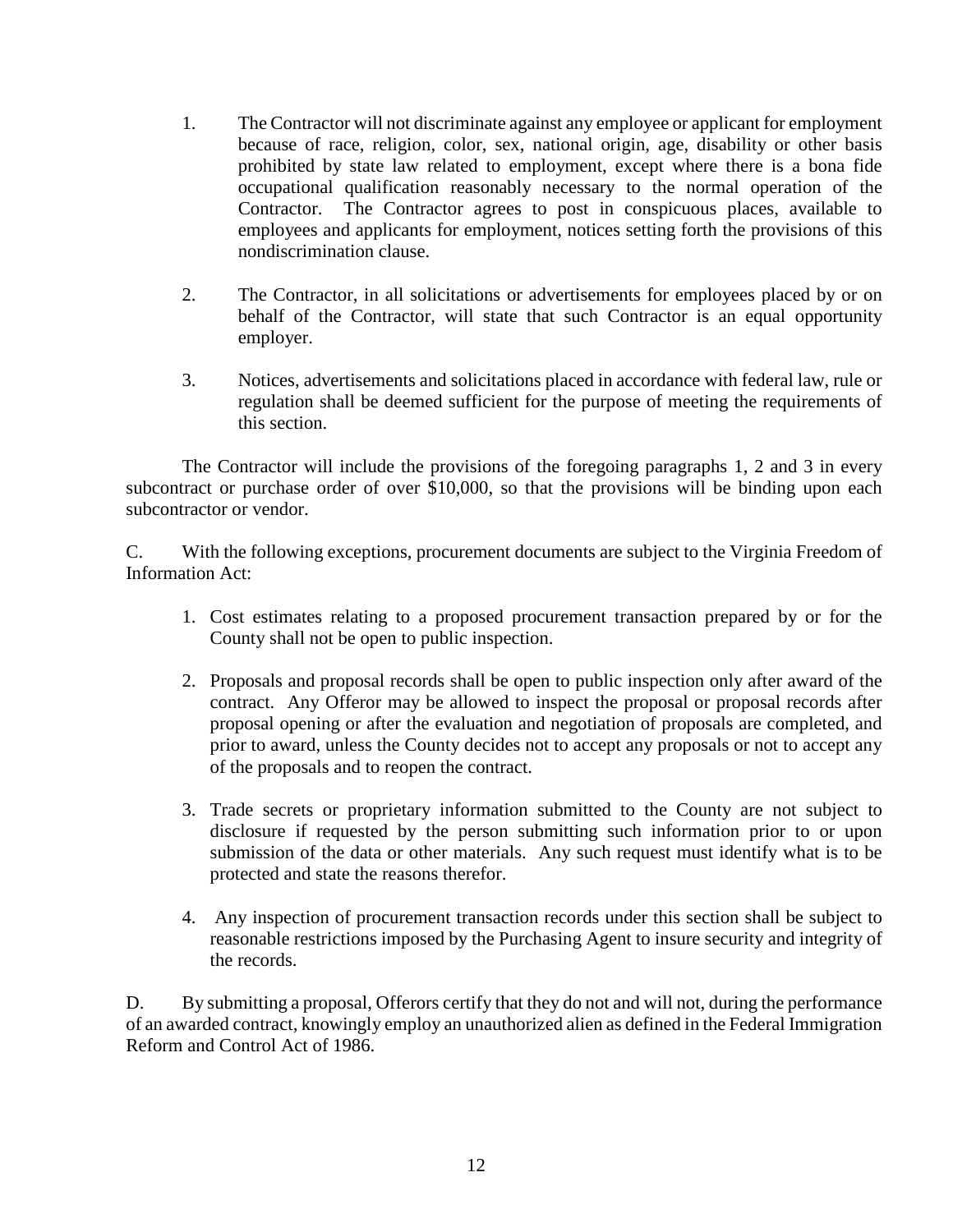E. During the performance of and awarded contract, the Contractor agrees to (i) provide a drugfree workplace for the Contractor's employees; (ii) post in conspicuous places, available to employees and applicants for employment, a statement notifying employees that the unlawful manufacture, sale, distribution, dispensation, possession, or use of a controlled substance or marijuana is prohibited in the Contractor's workplace and specifying the actions that will be taken against employees for violations of such prohibition; (iii) state in all solicitations or advertisements for employees placed by or on behalf of the Contractor that the Contractor maintains a drug-free workplace; and (iv) include the provisions of the foregoing clauses in every subcontract or purchase order of over \$10,000, so that the provisions will be binding upon each subcontractor or vendor.

For the purposes of this paragraph, "drug-free workplace" means a site for the performance of work done in connection with a specific contract awarded to a contractor pursuant to this proposal, the employees of whom are prohibited from engaging in the unlawful manufacture, sale, distribution, dispensation, possession or use of any controlled substance or marijuana during the performance of the contract.

F. Any business entity including those described in Subparagraph K of the Instructions to Offerors that enters into a contract shall not allow its existence to lapse or its certificate of authority or registration to transact business in the Commonwealth, if so required under Title 13.1 or Title 50, to be revoked or cancelled at any time during the term of the contract.

G. King William County (Federal I.D. #54-6001376) is exempt from Federal, State and local taxes. Taxes included on invoices will be deducted from the payment amount. Tax-exempt forms will be completed for a vendor upon request.

H. The Contractor agrees to indemnify, defend, and hold harmless King William County, it's governing body, officers, employees, and insurance carriers, individually and collectively, from all losses, claims, suits, demands, expenses, subrogation, attorneys' fees, or actions of any kind or nature resulting from personal injury to any person (including bodily injury and death), or damage to any property, arising or alleged to have arisen out of Offeror's negligent acts, errors, omissions, related to the provision of services and/or products specified under the contract provided that such liability is not attributable to the County's sole negligence. The amount and type of insurance coverage requirements set forth herein, or lack thereof, will in no way be construed as limiting the scope of indemnity as stated in this paragraph.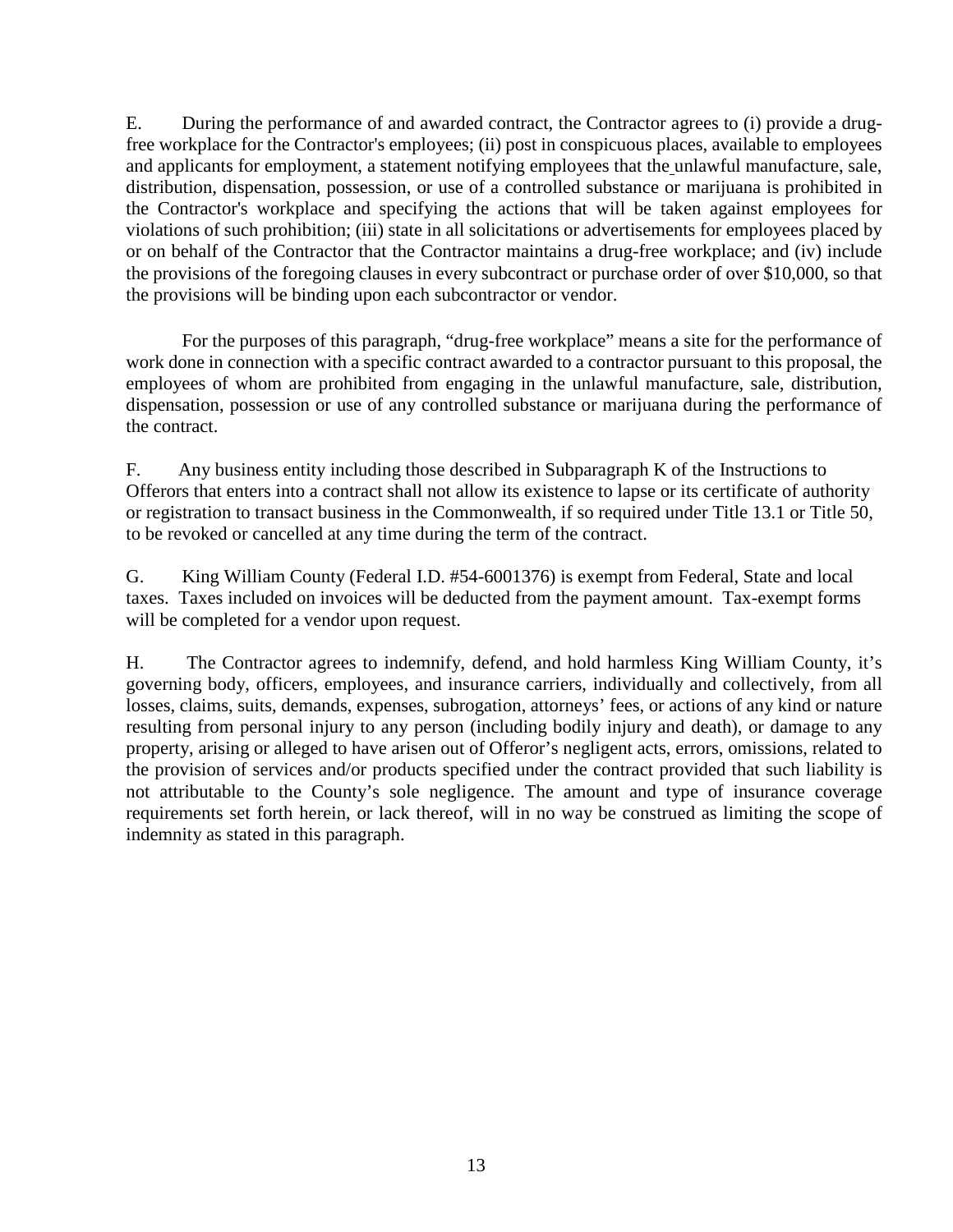# **Timeline for 2021 Reassessment-Proposed Attachment A**

# 2018

- RFP advertised September
- Non-Mandatory pre-proposal conference held September 20, 2018 at 9:30 AM
- Questions due October 4, 2018; addendum posted if necessary October 5, 2018
- RFP due October 12, 2018 at 10 AM
- Company chosen November
- Field work starts in December. Reassessment office shall be staffed.

# 2019

• Monthly meetings held with Contractor, County Administrator, Finance, and Commissioner of the Revenue

# 2020

- Interim draft of comprehensive sales study completed by January 30. Reviewed by County and approved by February 28.
- Fieldwork complete and assessments reviewed by August  $31<sup>st</sup>$ .
- Comprehensive reassessment of all properties in the County with corresponding key factors into IBM AS400/Bright and Associates, Inc. system due September 1st.
- Reassessment Notices mailed by end of November.
- Informal hearings by Contractor scheduled December.
- Informal hearings by Contractor, in-person and in writing, held December.
- Results of informal hearings mailed to homeowners by end of December.
- Reassessment complete by December 31<sup>st.</sup>
- •

# 2021

- Final Reassessment values effective January 1, 2021
- Field work for fall/winter 2019-2020 new construction through January 2021
- Reassessment office staffed until January 11, 2021
- Board of Equalization court-appointed As Needed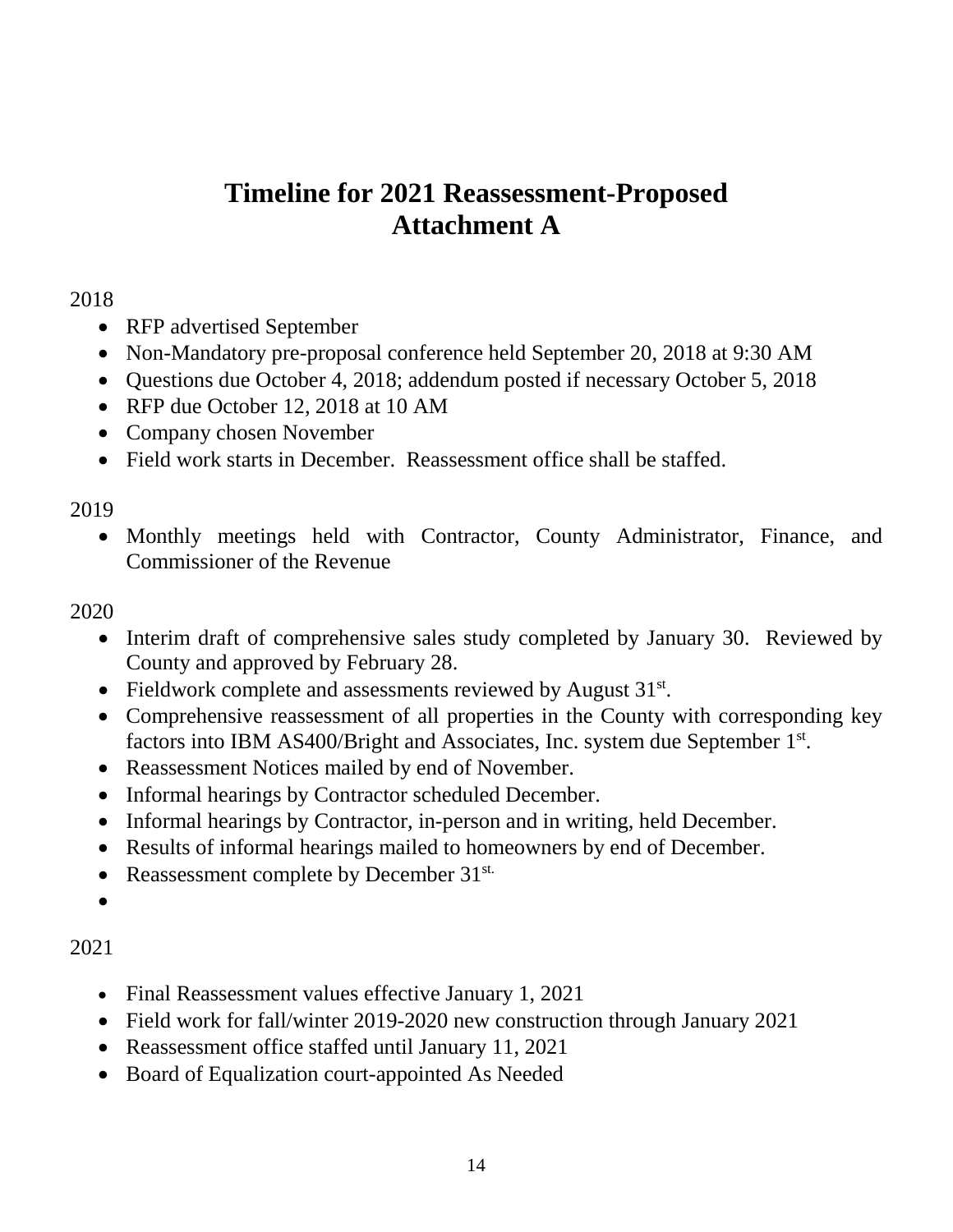- Commissioner of the Revenue change in assessment notices mailed in March for properties in land use with new values, and for fall/winter 2019-2020 new construction
- Board of Equalization hearings
- Board of Supervisors hearings and set tax rate

## **INSURANCE SPECIFICATIONS ATTACHMENT B**

The intent of this insurance specification is to provide the coverage required and the limits expected for each type of coverage. With regard to the Automobile Liability and Commercial General Liability, the total amount of coverage can be accomplished through any combination of primary and excess/umbrella insurance. However, the total insurance protection provided for Commercial General Liability or for Automobile Liability, either individually or in combination with Excess/Umbrella Liability, must total \$1,000,000 per occurrence. This insurance shall apply as primary insurance with respect to any other insurance or selfinsurance programs afforded the County of King William. The policies shall be endorsed to be primary with respect to the additional insured.

The successful Offeror shall carry Commercial General Liability Insurance in the amount specified below, including contractual liability assumed by the successful Offeror, and shall deliver a Certificate of Insurance together with necessary policy endorsements from carriers licensed to do business in the Commonwealth of Virginia. The Certificate shall show the County of King William named as an additional insured for the Commercial General Liability and Umbrella/Excess Liability coverage if such coverage is used to meet the specified amount of insurance. The contract includes the following indemnification agreement: "The Contractor agrees to indemnify, defend, and hold harmless King William County, it's governing body, officers, employees, and insurance carriers, individually and collectively, from all losses, claims, suits, demands, expenses, subrogation, attorneys' fees, or actions of any kind or nature resulting from personal injury to any person (including bodily injury and death), or damage to any property, arising or alleged to have arisen out of Offeror's negligent acts, errors, omissions, related to the provision of services and/or products specified under the contract provided that such liability is not attributable to the County's sole negligence."

The County makes no representation or warranty as to how the successful Offeror's insurance coverage responds or does not respond. Insurance coverages that are unresponsive to the above indemnification provisions do not limit the successful Offeror's responsibilities outlined in the contract.

Title 65.2 of the Code of Virginia requires every employer who regularly employs three or more full-time or part-time employees to purchase and maintain workers' compensation insurance. If you do not purchase a workers' compensation policy, a signed statement is required documenting that you are in compliance with Title 65.2 of the Code of Virginia.

### LIMITS:

| Worker's Compensation               | State of Virginia Requirements (Note 3) |
|-------------------------------------|-----------------------------------------|
| <b>Commercial General Liability</b> | $$1,000,000$ per occurrence             |
|                                     | $$2,000,000$ annual aggregate           |
| <b>Automobile Liability</b>         | $$1,000,000$ per occurrence             |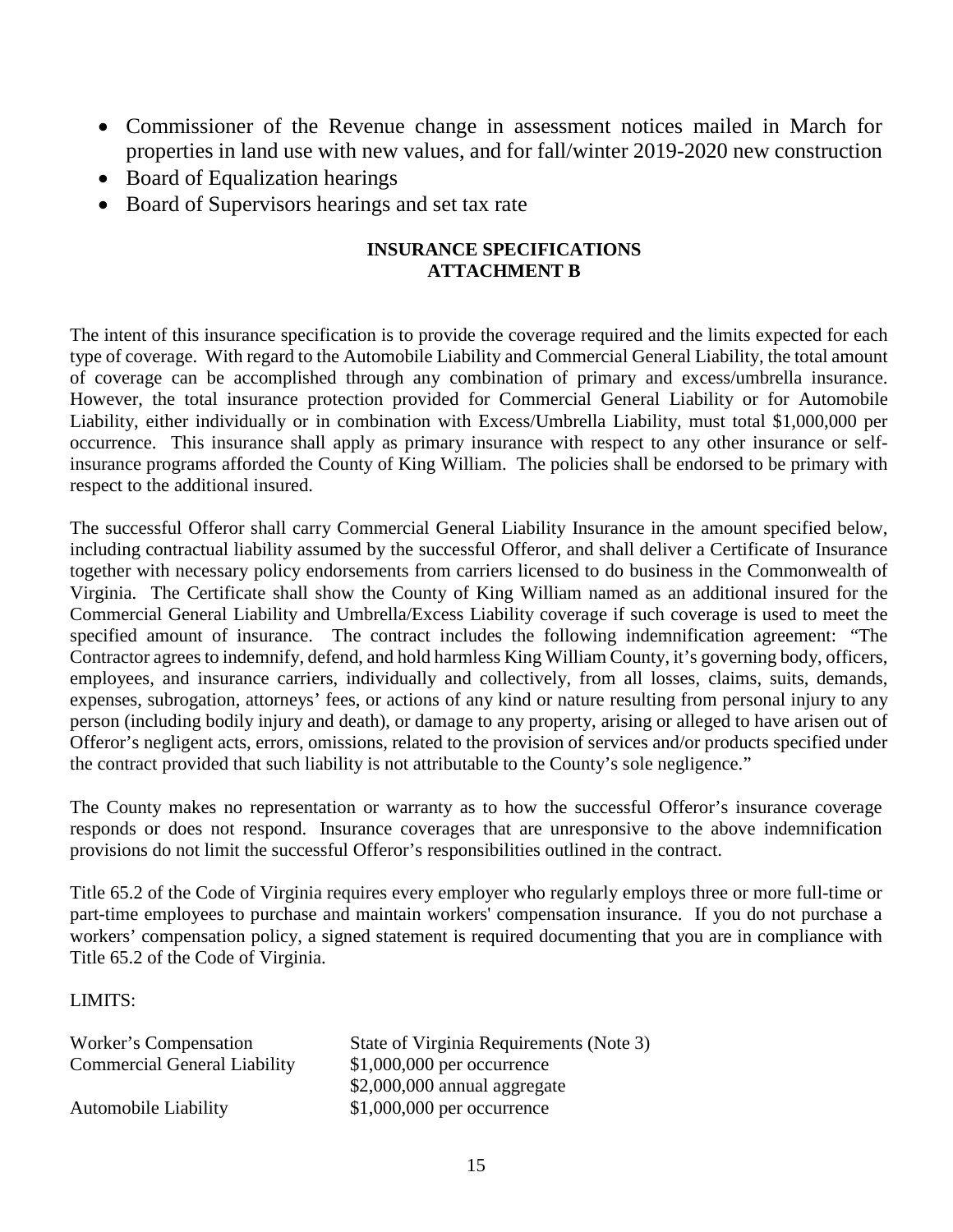Professional Liability (E/O) \$1,000,000 per occurrence (If stated as being required in the Specific Terms & Conditions)

## **PERFORMANCE BOND ATTACHMENT C**

## KNOW ALL MEN BY THESE PRESENTS, that

(Name of Contractor)

hereinafter called the Principal, a \_\_\_\_\_\_\_\_\_\_\_\_\_\_\_\_\_\_\_\_\_\_\_\_\_ (Corporation, Partnership or Individual) and

(Name of Surety)

(Address of Surety)

hereinafter called Surety, are held and firmly bound unto King William County, Virginia, hereinafter called Owner, in the penal sum of

\_\_\_\_\_\_\_\_\_\_\_\_\_\_\_\_\_\_\_\_\_\_\_\_\_\_\_\_\_\_\_\_\_\_\_\_\_\_\_\_\_\_\_\_\_\_\_\_\_\_\_\_\_\_\_\_\_\_\_\_\_\_\_\_\_\_\_\_\_\_\_

\_\_\_\_\_\_\_\_\_\_\_\_\_\_\_\_\_\_\_\_\_\_\_\_\_\_\_\_\_\_\_\_\_\_\_\_\_\_\_\_\_\_\_\_\_\_\_\_\_\_\_\_\_\_\_\_\_\_\_\_\_\_\_\_\_\_\_\_\_\_\_ .

\_\_\_\_\_\_\_\_\_\_\_\_\_\_\_\_\_\_\_\_\_\_\_\_\_\_\_\_\_\_\_\_\_\_\_\_\_\_\_\_\_\_\_\_\_\_\_\_\_\_\_\_\_\_\_\_\_\_\_\_\_\_\_\_\_\_\_\_\_\_\_

\_\_\_\_\_\_\_\_\_\_\_\_\_\_\_\_\_\_\_\_\_\_\_\_\_\_\_\_\_\_\_\_\_\_\_\_\_\_\_\_\_\_\_\_\_\_\_\_\_\_\_\_\_\_\_\_\_\_\_\_\_\_\_\_\_\_\_\_\_\_\_

\_\_\_\_\_\_\_\_\_\_\_\_\_\_\_\_\_\_\_\_\_\_\_\_\_\_\_\_\_\_\_\_\_\_\_\_\_\_\_\_\_\_\_\_\_\_\_\_\_\_\_\_\_\_\_\_\_\_\_\_\_\_\_\_\_\_\_\_\_\_\_

\_\_\_\_\_\_\_\_\_\_\_\_\_\_\_ Dollars, (\$\_\_\_\_\_\_\_\_\_\_ ), in lawful money of the United States, for the payment of which sum well and truly to be made, we bind ourselves, successors, and assigns, jointly and severally, firmly by these presents.

THE CONDITION OF THIS OBLIGATION is such that whereas, the Principal entered into a certain Contract with the Owner, dated the day of \_\_\_\_\_\_\_\_\_, 20\_\_ , a copy of which is hereto attached and made a part hereof for the following:

NOW, THEREFORE, if the Principal shall well, truly and faithfully perform its duties, all the undertakings, covenants, terms, conditions, and agreements of said Contract during the original term thereof, and any extensions thereof which may be granted by the Owner, with or without notice to the Surety, and if he shall satisfy all claims and demands incurred under such Contract, and shall fully indemnify and save harmless the Owner from all costs and damages which it may suffer by reason of failure to do so, and shall reimburse and repay the Owner all outlay and expense which the Owner may incur in making good any default, then this obligation shall be void; otherwise to remain in full force and effect.

PROVIDED, FURTHER, that the said Surety, for value received hereby stipulates and agrees that no change, extension of time, alteration or addition to the terms of the Contract or to Work to be performed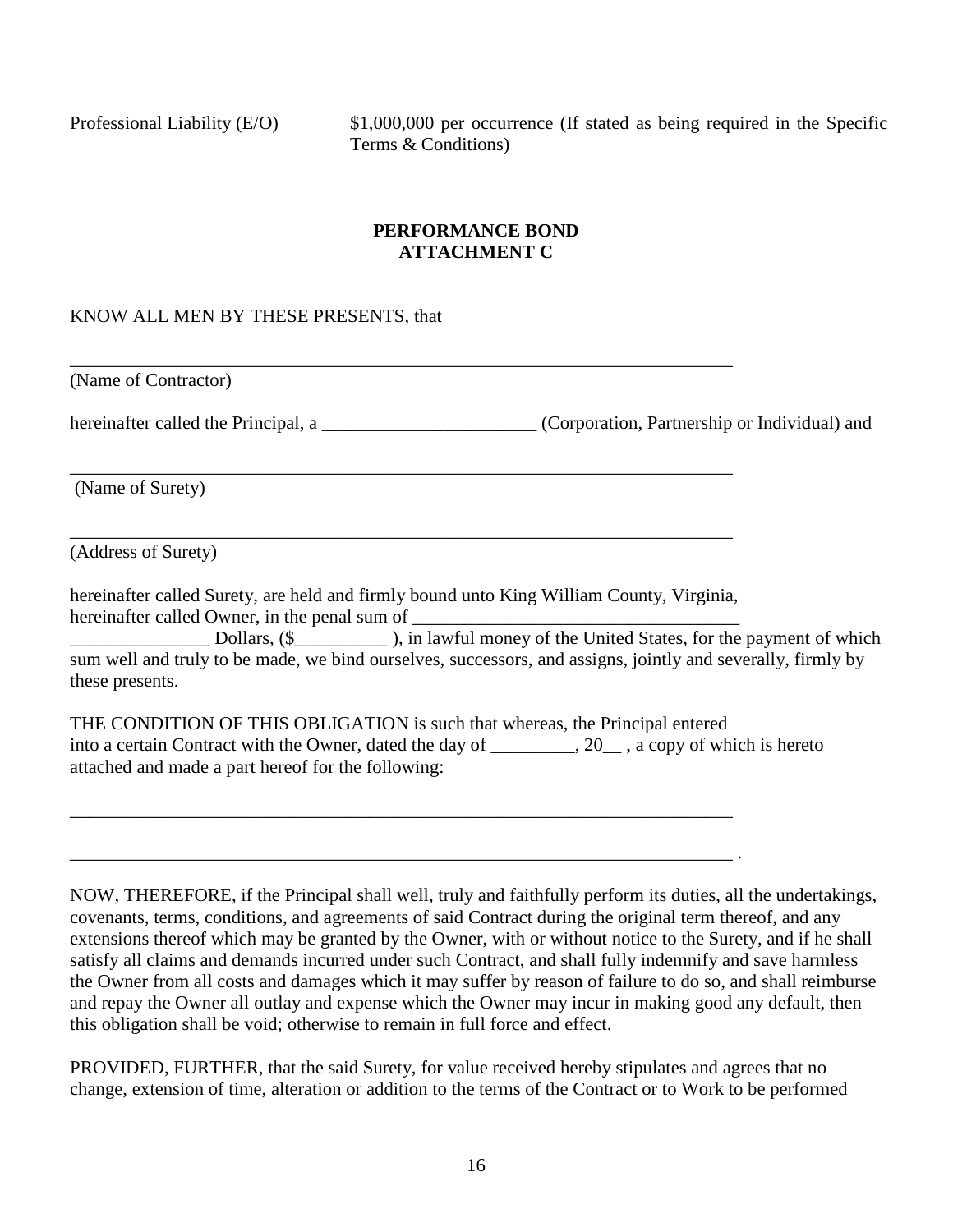thereunder shall in any way affect its obligation on this Bond, and it does hereby waive notice of any such change, extension of time, alteration or addition to the terms of the Contract or to the Work. PROVIDED, FURTHER, that no final settlement between the Owner and the Contractor shall abridge the right of any beneficiary hereunder, whose claim may be unsatisfied.

IN WITNESS WHEREOF, this instrument is executed in 4 counterparts each one of which shall be deemed an original, this the day of  $\_\_\_\_\_$ , 20 $\_\_\_\_\$ .

ATTEST:

| <b>PRINCIPAL</b>            | <b>BY/TITLE</b>                 | <b>SEAL</b> |
|-----------------------------|---------------------------------|-------------|
|                             | Print or type name signed above |             |
| <b>WITNESS TO PRINCIPAL</b> | <b>ADDRESS</b>                  |             |
| ATTEST:                     |                                 |             |
| <b>SURETY</b>               | BY (ATTORNEY IN FACT)           | <b>SEAL</b> |
|                             | Print or type name signed above |             |
| <b>WITNESS AS TO SURETY</b> | <b>ADDRESS</b>                  |             |

NOTE: Date of Bond must be as to date of Contract. If Contractor is Partnership, all partners should execute Bond.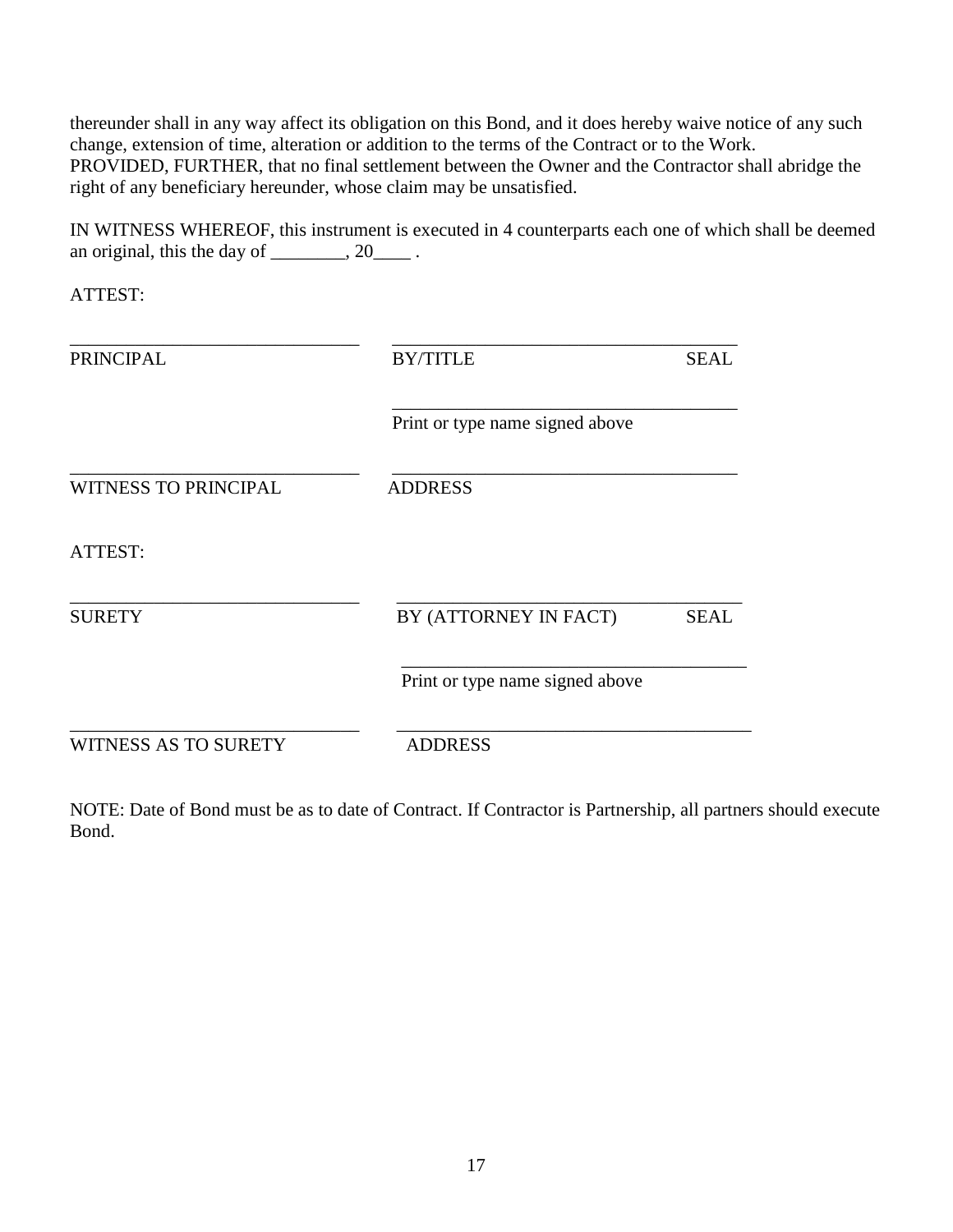#### **KING WILLIAM COUNTY SAMPLE CONTRACT FOR CONSULTING SERVICES ATTACHMENT D**

Agreement No. 2019-001

This contract made and entered into this day of , 2018 by and between the King William County Board of Supervisors, hereinafter referred to as "Board", which term shall be construed to include any officer, representative or agent having authority to represent or act for it in relation to any part of the subject of this Agreement and , hereinafter referred to as "Consultant".

#### WITNESSETH:

WHEREAS, the Board desires to engage the services of the Consultant in connection with hereinafter referred to as the

"Project"; and

WHEREAS, the Consultant has investigated and is aware of the requirements of the Project.

NOW, THEREFORE, for and in consideration of the mutual undertakings of the parties to this Contract, the Board and Consultant hereby covenant and agree, each with the other, that the Consultant shall provide services as an independent contractor in accordance with the terms and conditions of this Contract and the requirements of Exhibit(s). In the event of any conflict between the terms of this contract and similar terms included in any exhibit made a part thereof, the terms as stated in this contract shall control.

#### ARTICLE I: BASIC SERVICES

1.1 The Consultant shall enter upon the performance of this Contract with all diligence and dispatch, shall assiduously press to its complete performance and shall employ thoroughly competent, qualified and experienced personnel commensurate with the magnitude and intricacy of the work.

1.2 The Scope of Services to be furnished by the Consultant is detailed in Exhibit 1.

#### ARTICLE II: BOARD'S AND CONSULTANT'S RESPONSIBILITIES

2.1 The County Administrator or his designated representative shall be the liaison between the Board and the Consultant and is authorized to act in the Board's behalf.

2.2 The Consultant agrees to commence work within ten (10) calendar days from the date of the notice to proceed, which shall be issued at the sole discretion of the Board. Any work performed prior to receipt of the notice to proceed will not be eligible for compensation.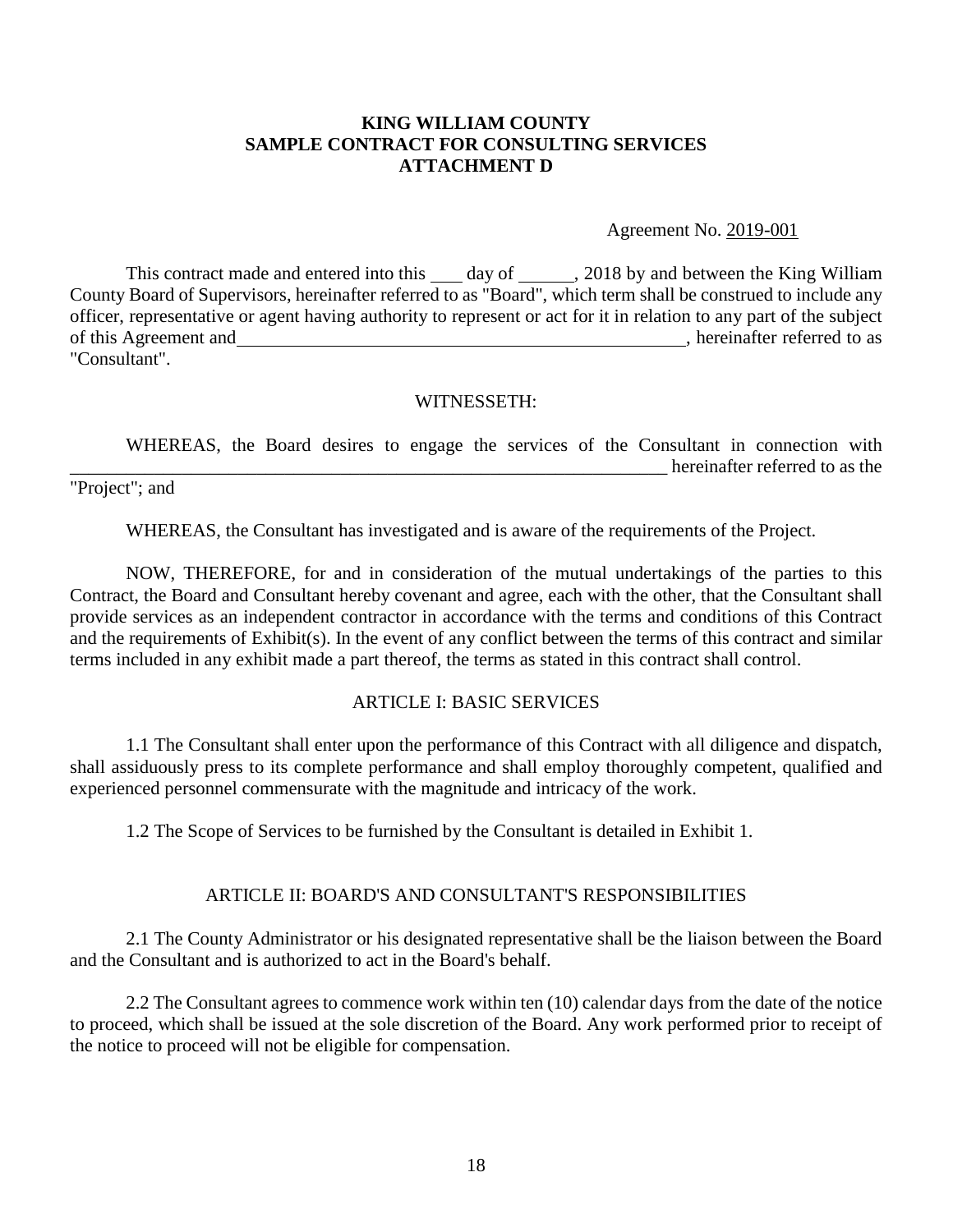2.3 If so indicated in the attached Exhibit(s), the Consultant shall not proceed on any task until it has received specific written authorization from the Board to proceed with that task.

#### ARTICLE Ill: ADDITIONAL WORK

3.1 The Scope of Services defined in this Contract and Exhibit(s) may be increased and/or modified as the work progresses and/or as the Board deems such increase and/or modification necessary to satisfactorily complete the Project. However, the Consultant will not undertake any increase and/or modification without prior written approval and supplemental agreement from the Board.

3.2 No change in the character or extent of the work to be performed by the Consultant which affects the time or the compensation shall be made except by supplemental agreement in writing between the Consultant and Board.

3.3 In any case, where the Consultant believes extra compensation is due for work and services not covered by this Contract or Exhibit(s), Consultant shall promptly notify the Board, in writing, of Consultant's intention to make a claim for such extra compensation before Consultant begins the work on which the claim is based. Before commencing work or services on which the Consultant will base a claim for extra compensation, Consultant shall obtain the Board's approval in writing.

#### ARTICLE IV: PAYMENTS

4.1 As compensation for said services as a consultant and for all services set forth in the Exhibit(s), the Board agrees to pay the Consultant the sum of  $\frac{1}{2}$  for the services provided and the completion of the Project. The Contractor shall be paid within thirty days of receipt of invoice for verifiably completed parcels during the fieldwork stage of the project, less retainage of 5%. Final payment of the retainage will be made when Board of Equalization has finalized its proceedings on the reassessment or by May 2019.

4.2 Payments to the Consultant will be made periodically but shall not be required more frequently than monthly in proportion to the work performed and shall be based on work completed to date. In no case will a payment for less than \$1,500 be honored other than for the completion of a specific task.

4.3 All contractual claims, whether for money or other relief, shall be submitted in writing no later than sixty (60) days after final payment; however written notice of the Consultant's intention to file such claim shall have been given at the time of the occurrence or the beginning of the work upon which the claim is based. All claims shall be made in accordance with Virginia Code Section 15.2-1243 et seq. and the Board shall render a final decision in writing with regard to any such claim, not later than sixty (60) days subsequent to receipt of any such claim in writing by the County Administrator.

#### ARTICLE V: ERRORS AND OMISSIONS

Any reports, plans, designs, or other items needed for a complete job, shall be checked for accuracy by the Consultant before submission of final documents. The Consultant will be required without additional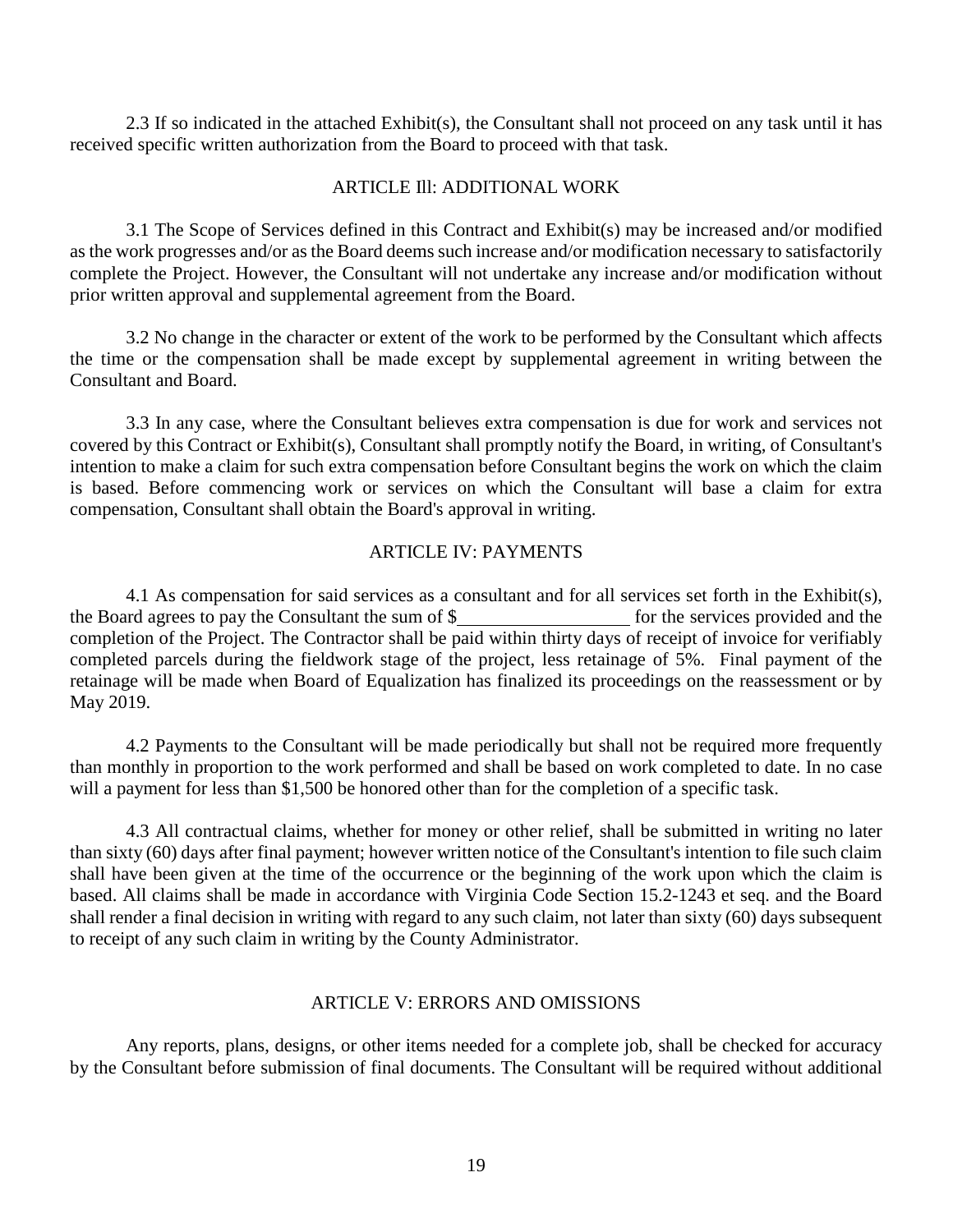compensation to correct any errors or omissions in any documents submitted and to clarify any ambiguities which may be discovered.

#### ARTICLE VI: ABANDONMENT AND TERMINATION

6.1 The Board reserves the right to terminate this Contract at any time for any reason upon written notice to the Consultant. If the Board shall terminate the services herein mentioned, the Consultant shall immediately deliver to the Board all data, completed or partially completed through both an electronic copy and a hard copy, and these shall be the property of the Board. If this Contract is terminated for any reason not the fault of Consultant, the earned value of the work performed shall be based upon the time actually devoted by the Consultant and Consultant's personnel to performance of the services specified in this Contract up to the date of the termination, and payment therefore shall be made at the rate set forth in the Exhibit(s). Such payment shall be made to the Consultant as a final payment in full settlement for the services hereunder or by supplemental agreement hereto. In the event of a termination for breach or default by Consultant, Board shall have access to all remedies available in equity or at law. The Board shall give ten (10) days' written notification to the Consultant of any termination.

6.2 This Contract may be terminated by the Consultant upon ten (10) days' written notice in the event of substantial failure by the Board to perform in accordance with the terms hereof through no fault of the Consultant. In the event of such termination by Consultant, the provisions of paragraph 6.1 immediately hereinabove shall apply mutatis mutandis, except that Consultant shall be entitled to no further or other compensation, either hereunder or by way of a claim for damages growing out of this Contract.

6.3 All completed documents are the property of the Board, and the Board may use any or all of said items at any time, either in connection with the project to which they are applicable or in connection with any future or additional project, whether or not owned or to be owned by the Board, or for any other purpose for which the Board may wish to use said items; provided, however, that the ownership of said items by the Board and the unlimited freedom to use them for any purpose in the future shall not deprive the Consultant of the right to use the documents for any purpose within Consultant's discretion in the future. During the performance of the services herein provided, the Consultant shall be responsible for any loss or damage to the documents, data or other pertinent information while in Consultant's possession, and any such loss or damage shall be restored at Consultant's expense. All documents shall strictly conform to all laws, statutes and ordinances, all applicable rules and regulations, and the methods and procedures of all government boards, bureaus or agencies having jurisdiction over the Consultant's services.

#### ARTICLE VII: MISCELLANEOUS

7.1 Multiple Copies - This Contract may be executed in any number of counterparts, each of which shall be deemed an original.

7 .2 Severability of Clauses - It is agreed that the illegality or invalidity of any term or provision of this Contract shall not affect the validity of the remainder of this Contract, and it shall remain in full force and effect as if such illegal or invalid term or

provisions were not contained herein.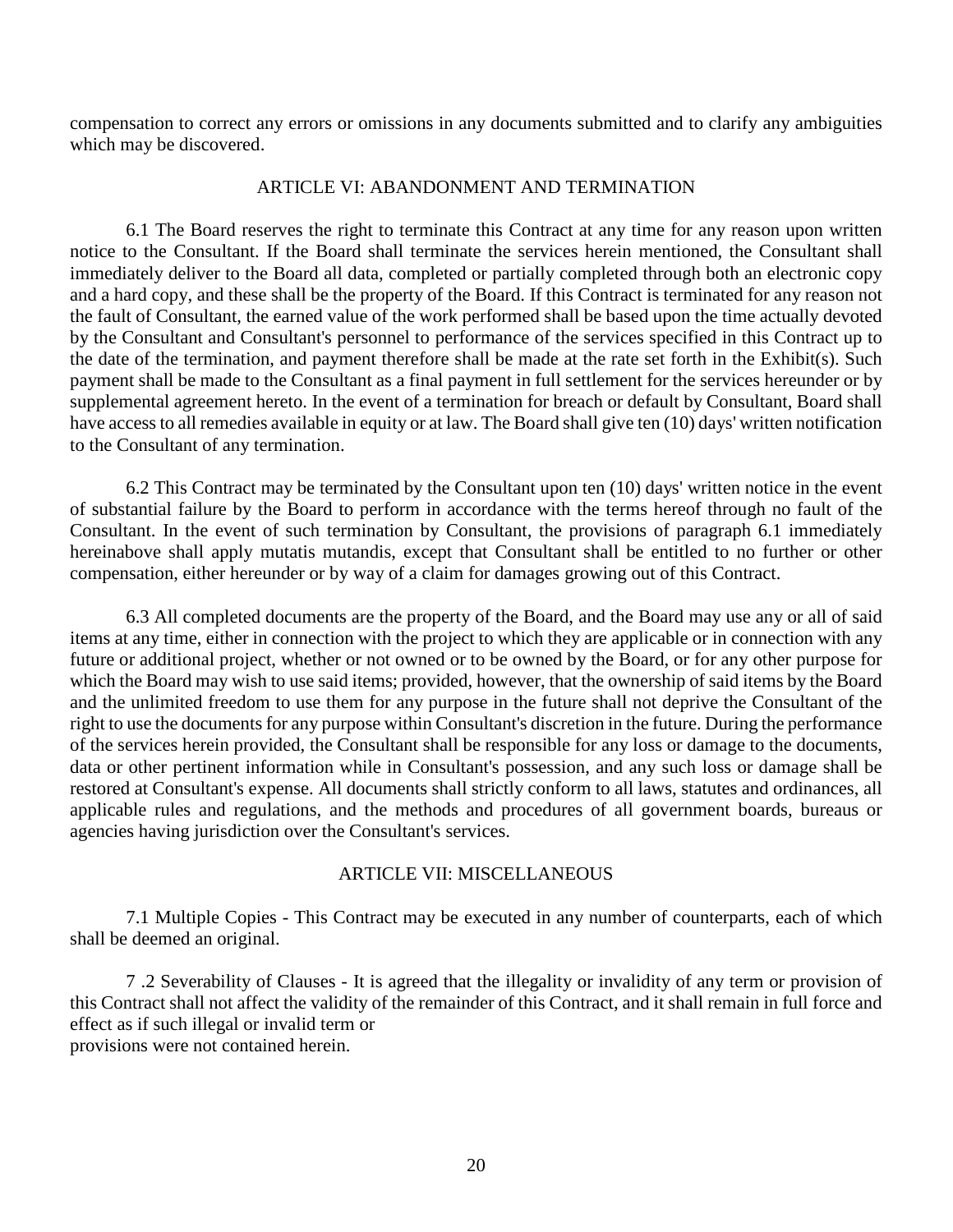7.3 The Consultant shall not engage the services of any person in the present employ of the Board for any work covered by this Contract without written permission of the Board.

7.4 The Consultant agrees to indemnify, defend, and hold harmless King William County, it's governing body, officers, employees, and insurance carriers, individually and collectively, from all losses, claims, suits, demands, expenses, subrogation, attorneys' fees, or actions of any kind or nature resulting from personal injury to any person (including bodily injury and death), or damage to any property, arising or alleged to have arisen out of Consultant's negligent acts, errors, omissions, related to the provision of services and/or products specified under the contract provided that such liability is not attributable to the County's sole negligence. Compliance by the Consultant with the insurance provisions hereof shall not relieve Contractor from liability under this provision.

Should Consultant or Consultant's employers, servants or agents use any of Board's equipment, tools, employees, or facilities, such will be gratuitous and Consultant shall release the Board, its officers, agents or employees from and indemnify and save harmless Owner from and against any claims for personal injuries, including death, arising out of the use of any such equipment, tools, employees, or facilities, whether or not based upon the condition thereof or any alleged negligence of Board in permitting the use thereof.

7.5 In no event shall the Consultant's duties to defend, save harmless and indemnify the Board hereunder be enforceable after the expiration of five (5) years from the date of completion of the services included in the Contract; provided, however, should any claim as is described in the immediately preceding paragraph relate to services performed by the Consultant after the date of substantial completion, then from the date of the performance of any such services, whichever is later.

7.6 Board and the Consultant each binds itself, its partners, successors, assigns and legal representatives to the other party to this Contract and to the partners, successors, assigns and legal representatives of such other party in respect of all covenants of this Contract. Neither the Board nor the Consultant shall assign, sublet or transfer its interest in this Contract without the written consent of the other.

7.7 The Consultant shall comply with the provisions of the laws of the Commonwealth of Virginia and all federal and local statutes, ordinances and regulations that are applicable to the performance of this Contract, and procure all necessary licenses and permits.

7.8 The Consultant shall maintain accounts and records, including personnel, property and financial records, adequate to identify and account for all costs pertaining to the Contract and such other records as may be deemed necessary by the Board to assure proper accounting for all project funds, both federal and nonfederal shares. These records will be made available for audit purposes to the County or any authorized representative, and will be retained for three (3) years after the expiration of this Contract unless permission to destroy them is granted by the County.

7.9 Unless otherwise agreed, this Contract shall be performed within the time schedule established pursuant to Section 1.2. Time shall be of the essence as to this Contract and all supplemental agreements, except that reasonable additional time may be allowed for increased or additional work.

7.10 The contract shall consist of this signed contract together with any Exhibits identified herein and the following component parts, all of which are made a part hereof as if set out in full: